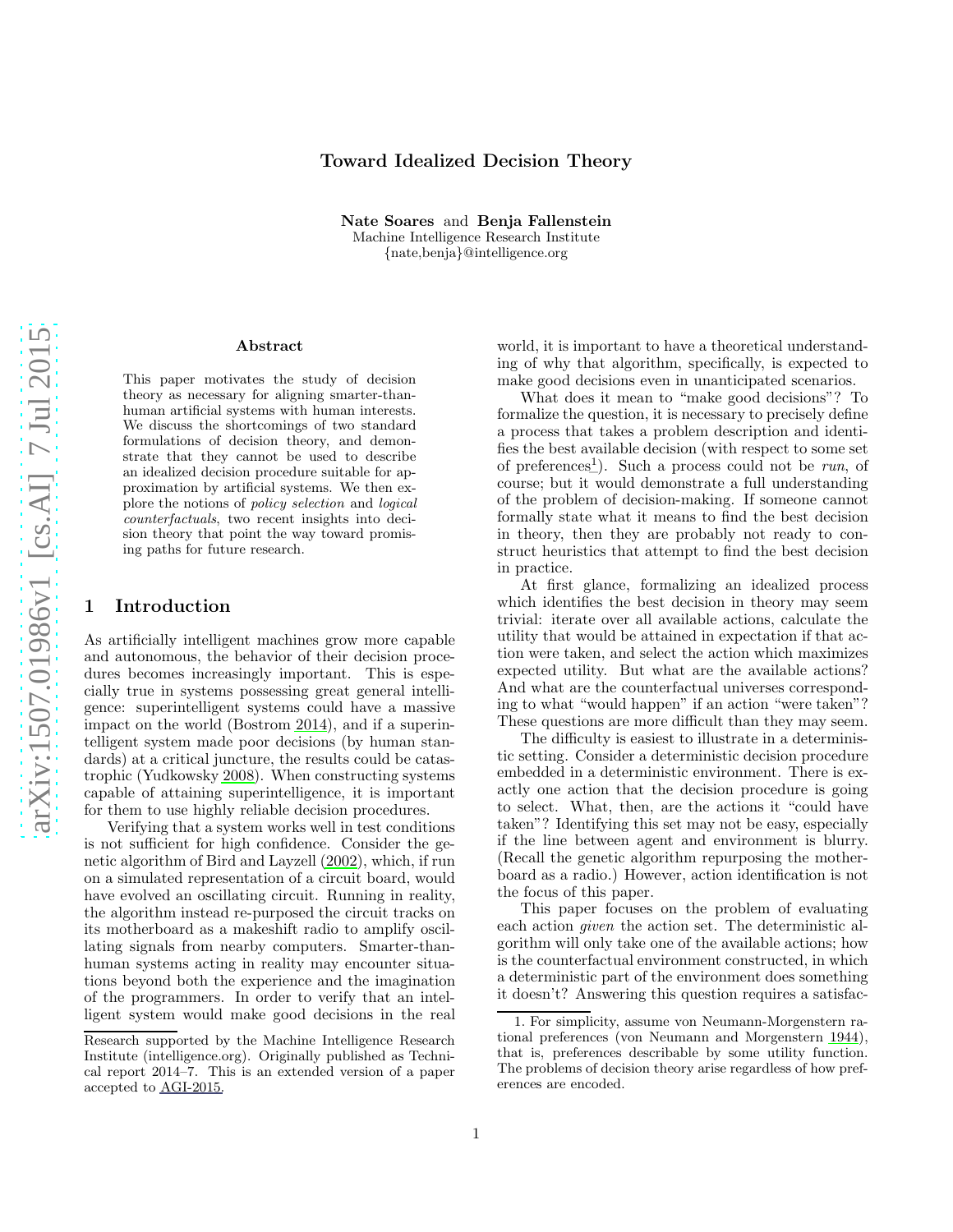tory theory of counterfactual reasoning, and that theory does not yet exist.

Many problems are characterized by their idealized solutions, and the problem of decision-making is no exception. To fully describe the problem faced by intelligent agents making decisions, it is necessary to provide an idealized procedure which takes a description of an environment and one of the agents within, and identifies the best action available to that agent. Philosophers have studied candidate procedures for quite some time, under the name of decision theory. The investigation of what is now called decision theory stretches back to Pascal and Bernoulli; more recently decision theory has been studied by Wald [\(1939](#page-14-2)), Lehmann [\(1950\)](#page-13-0), Jeffrey [\(1965\)](#page-13-1), Lewis [\(1981a\)](#page-13-2), Joyce [\(1999\)](#page-13-3), Pearl [\(2000\)](#page-13-4) and many others.

Various formulations of decision theory correspond to different ways of formalizing counterfactual reasoning. Unfortunately, the standard answers from the literature do not allow for the description of an idealized decision procedure. Two common formulations and their shortcomings are discussed in Section [2.](#page-1-0) Section [3](#page-4-0) argues that these shortcomings imply the need for a better theory of counterfactual reasoning to fully describe the problem that artificially intelligent systems face when selecting actions. Sections [4](#page-6-0) and [5](#page-8-0) discuss two recent insights that give some reason for optimism and point the way toward promising avenues for future research. Nevertheless, Section [6](#page-11-0) briefly discusses the pessimistic scenario in which it is not possible to fully formalize the problem of decision-making before the need arises for robust decision-making heuristics. Section [7](#page-12-2) concludes by tying this study of decision theory back to the more general problem of aligning smarter-than-human systems with human interests.

# <span id="page-1-0"></span>2 Counterfactual Reasoning

# <span id="page-1-1"></span>2.1 Evidential Decision Theory

One simple method of counterfactual reasoning, among the first suggested in the decision theory literature (Jeffrey [1983,](#page-13-5) chap. 5), formalizes the evaluation of what "would happen" if an agent took action a by taking a Bayesian probability distribution over outcomes and evaluating expected utility conditional on a sentence claiming that the agent takes action a. This requires specifying a set A of actions that the agent could take, and the ability to formalize the event "the agent takes action  $a^{\prime\prime}$  for every action  $a \in A$ .

This sort of counterfactual reasoning, known as "evidential reasoning," corresponds to the use of evidential decision theory (EDT). Unfortunately, formalizing EDT proves somewhat problematic. Imagine again a deterministic environment. Given a sufficiently accurate description represented as a Bayesian probability distribution over propositions about the environment, the proposition "the agent takes action  $a$ " has probability zero whenever the agent will not, in fact, take

action a. As probability distributions conditioned upon events of probability zero are undefined, we cannot use evidential reasoning to identify the best action available to an agent in this case. This can be remedied in part by inducing uncertainty about how the agent will act, but this seems unsatisfactory.

A stochastic environment does not much help. Consider, for example, a scenario in which an agent is almost certain to take a suboptimal action, and will only take the best action if hit by cosmic rays. Conditioned on the event "the agent takes the optimal action," the agent would pay a significant sum to have itself reset (as it has been compromised by cosmic rays). In this scenario, evidential reasoning might mis-identify the suboptimal action as the best available action.

Or, in other words, the problem is not that the distribution conditioned on "the agent takes action  $a$ " is sometimes undefined, the problem is that the distribution conditioned on this event may contain spurious correlations (about what could factually cause the agent to take action a) which are not relevant to the counterfactual.

This is related to another set of concerns with evidential reasoning. EDT is susceptible to what David Lewis refers to as "an irrational policy of managing the news" (Lewis [1981a](#page-13-2)), a phenomena further explored by Arntzenius [\(2008\)](#page-12-3). Eells [\(1984\)](#page-12-4) has argued that in most cases, EDT can be prevented from managing the news in situations where the agent has sufficient selfknowledge. However, we will demonstrate a scenario in which the defense of Eells does not apply.

The Evidential Blackmail problem. There is an artificially intelligent agent that plays the stock market. It has amassed substantial wealth. Currently, rumors are circulating about the CEO of one of the companies that the agent has been investing in, and the agent assigns a 0.4% chance to there being a scandal that forces the CEO to resign; if that is the case then the agent expects to lose 150 million dollars.

A clever AI researcher, who is renowned for honesty, has access to the source code of the agent. The AI researcher is further known for the ability to predict how AI systems will react in simple thought experiments. For simplicity, assume that the AI researcher is a perfect predictor when given access to an agent's source code. The researcher manages to figure out whether or not there is going to be a scandal (using information unavailable to the agent), and decides to use that knowledge as follows:

First, the researcher predicts whether or not the agent will pay 100 million dollars after receiving the following message. Then, if either (a) there is not a scandal and the researcher predicts that the agent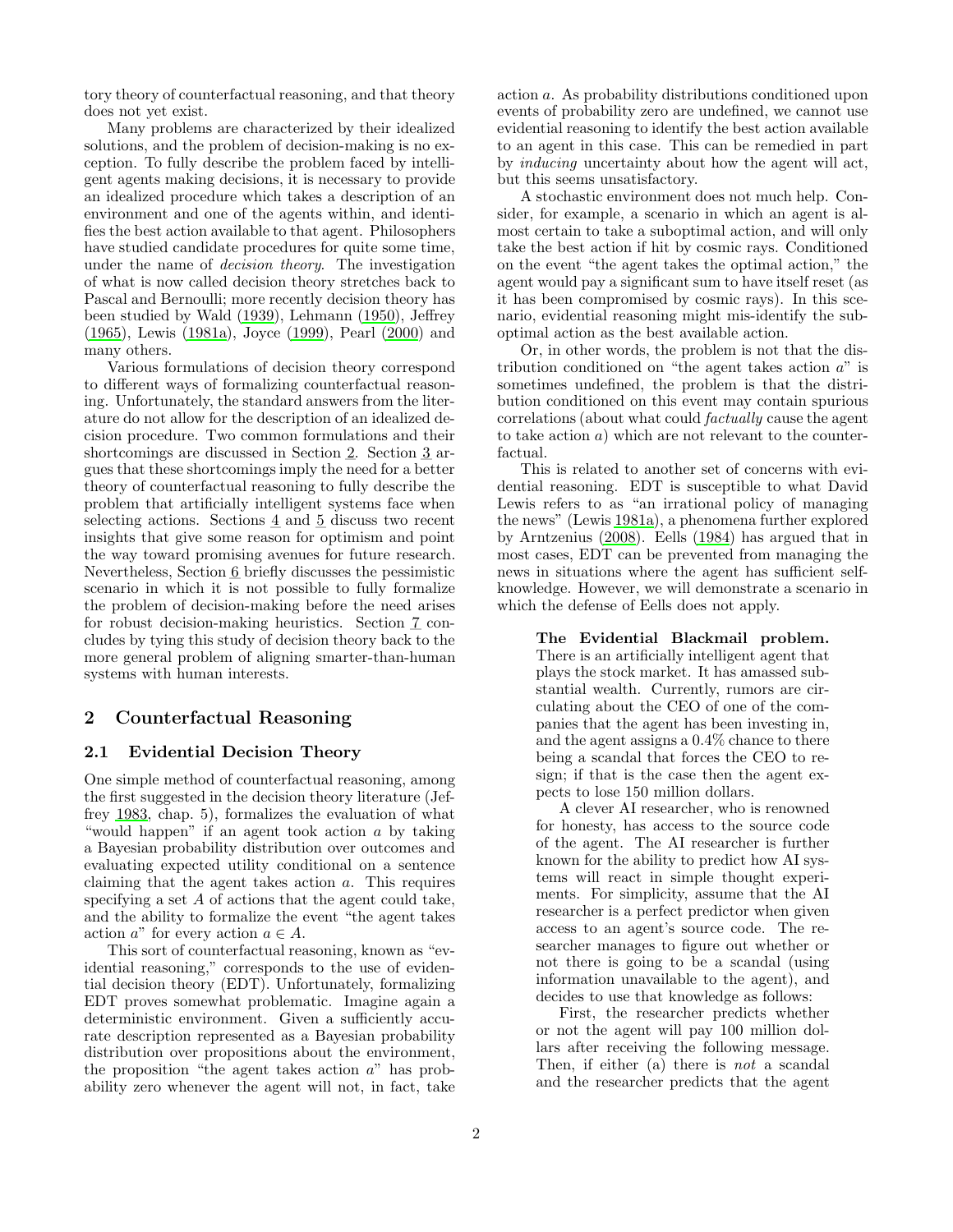will pay, or (b) there is a scandal and the researcher predicts that the agent won't pay, then the researcher will send the agent a pre-drafted message explaining this whole procedure and that one of either (a) or (b) turned out to be true (without telling the agent which one). The message concludes by asking the agent for 100 million dollars.

Evidential reasoning, given full knowledge of this situation, prescribes paying up upon receiving the message. The reasoning runs as follows:

> If the agent has received the message, then it must either be the case that it pays and there is not a scandal, or it refuses and there is a scandal. Conditioned on paying, there is not a scandal, which means the agent only loses \$100 million. However, conditioned on refusing, there is a scandal, and the agent loses \$150 million. The first option loses less money, and so is the best action.

This reasoning is flawed: the agent's choice of whether or not to pay has no impact upon whether or not the scandal has occurred. If the agent is the type of agent which refuses to pay, then the message is evidence of bad news; but no matter what, paying the researcher results in a needless loss of \$100 million.

However, an agent reasoning according to the prescriptions of EDT would pay the researcher if the message was sent. The researcher, knowing this, would send the message if there was not a scandal, and extract vast sums of money from the agent in this likely case.

Thus, evidential decision theory is not a process that always identifies the best available action. Indeed, this tendency to "manage the news" by prescribing actions that correlate with (but do not cause) good news, has led to widespread dissatisfaction with evidential decision theory (Lewis [1981a](#page-13-2); Skyrms [1980;](#page-13-6) Arntzenius [2008\)](#page-12-3). A number of people have attempted to patch EDT by giving it a chance to reconsider its decisions partway through the decision process (after learning what it would have done had it not had the opportunity to reconsider) (Jeffrey [1983;](#page-13-5) Eells [1984](#page-12-4); Price [1986,](#page-13-7) [1991\)](#page-13-8), but these attempts have been largely unsuccessful to date (Ahmed [2005](#page-12-5); Egan [2007](#page-13-9); Joyce [2007;](#page-13-10) Ahmed [2010\)](#page-12-6). Many decision theorists instead prefer methods of counterfactual reasoning that prescribe actions based only upon the causal implications of those actions.

#### <span id="page-2-1"></span>2.2 Causal Decision Theory

A study of counterfactual reasoning which takes into account only what the action causes to happen (directly or indirectly) has led to the development of causal counterfactual reasoning and the corresponding causal decision theory (CDT).



<span id="page-2-0"></span>Figure 1: The causal graph for the Evidential Blackmail problem. S denotes whether or not there was a scandal. R denotes the choice of the AI researcher about whether or not to send the email. P denotes the choice of the agent about whether or not to pay the researcher. U denotes the agent's utility, measured in dollars.

Pearl's calculus of interventions on causal graphs (Pearl [2000](#page-13-4)) can be used to formalize CDT. This requires that the environment be represented by a causal graph in which the agent's action is represented by a single node. This formalization of CDT prescribes evaluating what "would happen" if the agent took the action a by identifying the agent's action node, cutting the connections between it and its causal ancestors, and setting the output value of that node to be a. This is known as a causal intervention. The causal implications of setting the action node to a may then be evaluated by propagating this change through the causal graph in order to determine the amount of utility expected from the execution of action a. The resulting modified graph is a "causal counterfactual" constructed from the environment.

For example, Figure [1](#page-2-0) details a possible causal graph for the Evidential Blackmail problem. CDT, using this causal graph, would note that the choice whether or not to pay (P) does not impact whether or not there is a scandal (S) and identifies refusal as the best available action.

CDT successfully avoids many of the pitfalls encountered by EDT, and is now the modern academic standard decision theory (Arntzenius [2008;](#page-12-3) Joyce [2012](#page-13-11); Ahmed [2012](#page-12-7)). CDT is used under the guise of "potential outcomes" in statistics (Rubin [1974\)](#page-13-12), economics (Gibbons [1992](#page-13-13), chap. 1), and game theory (Tan and Costa Werlang [1988\)](#page-14-3), and implicitly by many modern narrow AI systems under the guise of "decision networks" (Russell and Norvig [2010,](#page-13-14) chap. 16).

Unfortunately, causal counterfactual reasoning is unsatisfactory, for a number of reasons. First and foremost, CDT is underspecified: it is not obvious how to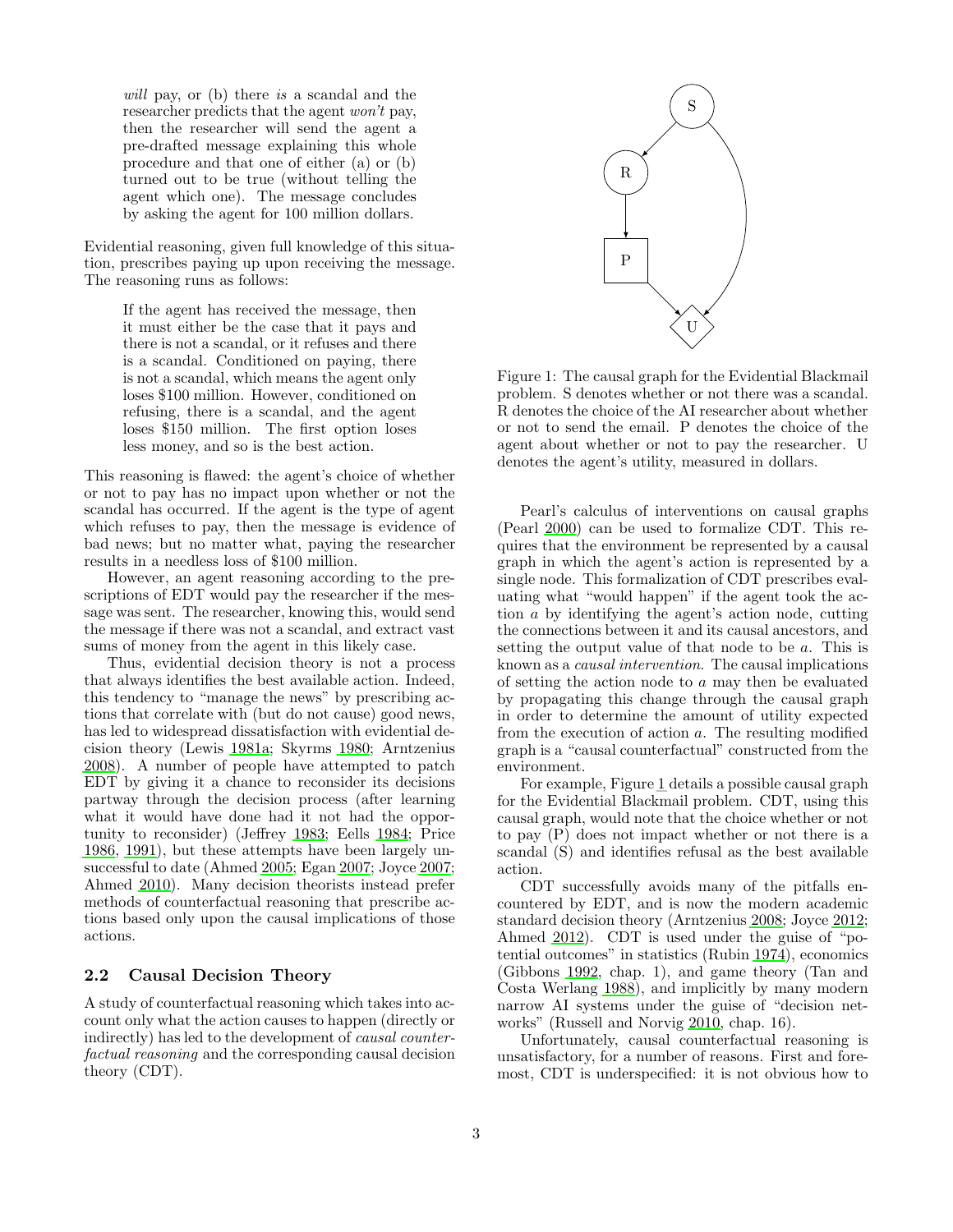| (2, 2)                        | (0, 3) |
|-------------------------------|--------|
| (3.<br>$\left 0\right\rangle$ |        |

<span id="page-3-0"></span>Table 1: The Prisoner's Dilemma.

construct a causal graph in which the agent's action is an atomic node. While the environment can be assumed to have causal structure, a sufficiently accurate description of the problem would not represent the agent's action as an ontologically basic entity, but rather as arising from a collection of transistors (or neurons, or subatomic particles, etc.). While it seems possible to draw a boundary around some part of the world model which demarcates "the agent's action," this process may become quite difficult in situations where the line between "agent" and "environment" begins to blur, such as scenarios where the agent distributes itself across multiple machines.

It does seem possible to disregard the fact that the agent is composed of parts which follow the laws of physics in order to treat the agent's action as an atomic node. However, while this may be a fine computational expedient for practical decision making, it is not clear that this allows causal decision theory to identify the best action. Consider an environment in which an agent might overheat, and some actions require more computation than others. Can CDT take these side-effects into account, using a model that has thrown away information about individual transistors? It seems plausible that graphical world-models could capture decision problems of this form, but it is not yet obvious how to do so.

Even given a satisfactory graphical model of the environment, causal counterfactual reasoning itself is unsatisfactory. CDT prescribes low-scoring actions on a broad class of decision problems where high scores are possible, known as Newcomblike problems (Nozick [1969\)](#page-13-15). The problem can be exemplified in the following setting:

Consider a one-shot Prisoner's Dilemma played by two identical deterministic agents. Each agent knows that the other is identical. Agents must choose whether to cooperate (C) or defect (D) without prior coordination or communication, with payoffs as in Table [1.](#page-3-0)[2](#page-3-1)

The actions of the two agents will be identical by assumption, but neither agent's action causally impacts the others': in a causal model of the situation, the ac-



<span id="page-3-2"></span>Figure 2: The causal graph for a one-shot Prisoner's Dilemma. A is the node representing the agent's action, O is the node representing the opponent's action, and  $U$  is the node representing the agent's utility.

tion nodes are causally separated, as in Figure [2.](#page-3-2) When determining the best action available to the left agent, a causal intervention changes the left action node without affecting the right action node, assuming there is some (fixed) probability  $p$  that the right agent will cooperate independent of the left agent. No matter what the value of  $p$  is, CDT reasons that the left agent gets utility 2p if it cooperates and  $2p + 1$  if it defects, and therefore prescribes defection (Lewis [1979](#page-13-16); Joyce [1999\)](#page-13-3).

Indeed, many decision theorists hold that it is in fact rational for an agent to defect against a perfect copy of itself in a one-shot Prisoner's Dilemma, as after all, no matter what the opponent does, the agent does better by defecting (Gibbard and Harper [1978](#page-13-17); Lewis [1981a;](#page-13-2) Joyce [2002](#page-13-18)). Others object to this view, claiming that since the agents are identical, both actions must match, and mutual cooperation is preferred to mutual defection, so cooperation is the best available action (Bar-Hillel and Margalit [1972](#page-12-8); Altair [2013](#page-12-9)). The prescriptions of CDT are not entirely unsatisfactory: if we have an opportunity to change the code of the agent after it is copied but before it acts, then CDT correctly identifies that the agent should be reprogrammed to defect. But if instead we are writing the decision algorithm of an agent that will be played against a perfect copy of itself, then it should not follow the prescriptions of CDT. In the moment, CDT identifies defection as the best available option. But this is incorrect: if you ever find yourself in a one-shot Prisoner's Dilemma against an opponent guaranteed to act identically, then you would do better to cooperate.[3](#page-3-3)

CDT assumes it can hold the action of one opponent constant while freely changing the action of the other, because the actions are causally separated. However,

<span id="page-3-1"></span><sup>2.</sup> This scenario (and other Newcomblike scenarios) are multi-agent scenarios. Why use decision theory rather than game theory to evaluate them? The goal is to define a procedure which reliably identifies the best available action; the label of "decision theory" is secondary. The desired procedure must identify the best action in all settings, even when there is no clear demarcation between "agent" and "environment." Game theory informs, but does not define, this area of research.

<span id="page-3-3"></span><sup>3.</sup> It is common to object that reality is stochastic and people seldom encounter identical copies of themselves, and therefore these situations do not matter. We note both that (1) the opponent need not be a perfect copy; it seems prudent to cooperate in a Prisoner's Dilemma against an opponent guaranteed to take the same action as you 90% of the time and the opposite action  $10\%$  of the time; and  $(2)$ the goal is a formally specified means of identifying the best available decision, and for this it is useful to explore edge cases.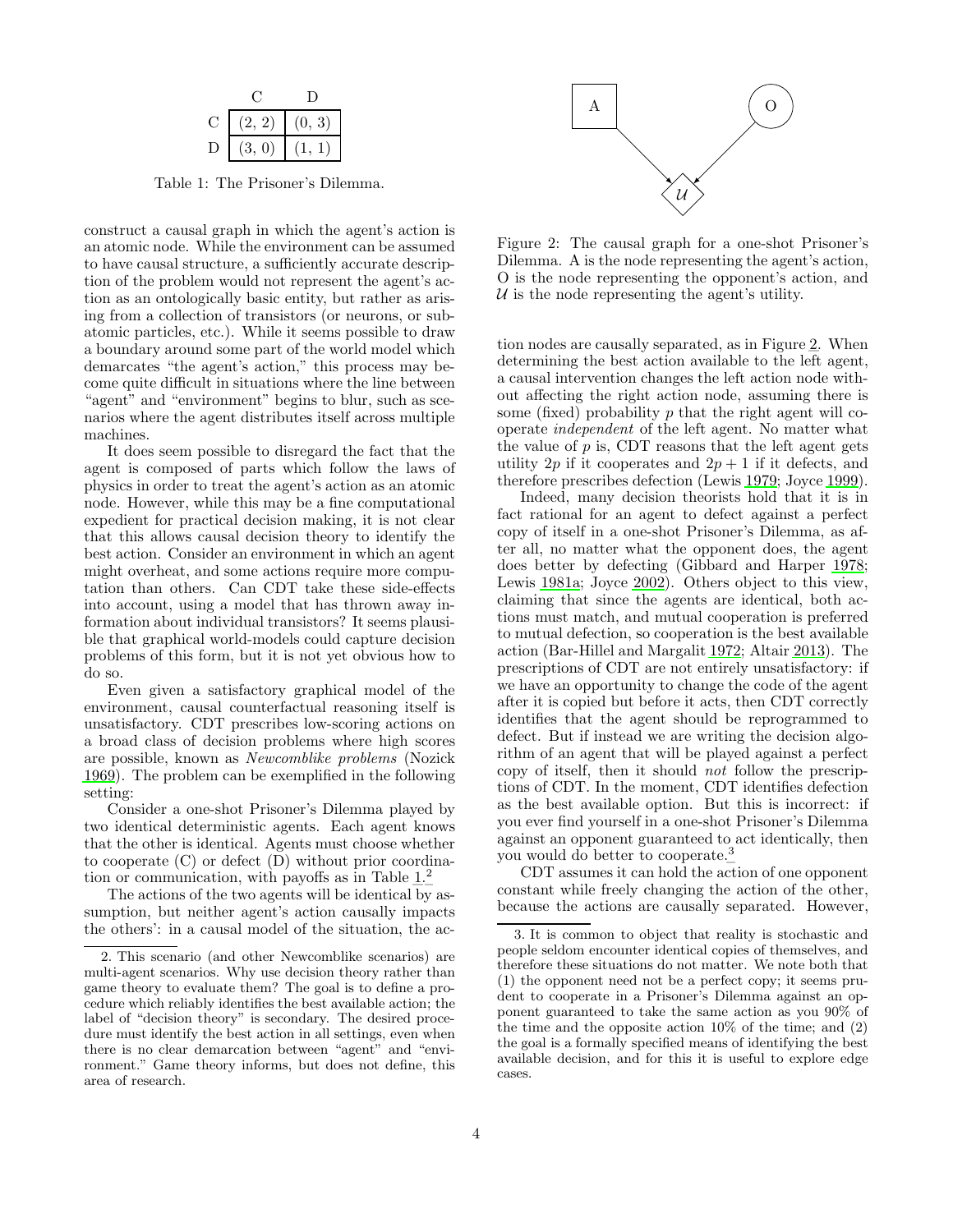the actions of the two agents are logically connected; it is impossible for one agent to cooperate while the other defects. Causal counterfactual reasoning neglects non-causal logical constraints.

Roughly speaking, these non-causal logical constraints arise whenever parts of the environment are logically correlated with (but not causally connected to) the agent's action. This can happen readily in any environment where other actors possess information about the agent's decision-making procedure and are basing their action on the agent's expected action.

It is a common misconception that Newcomblike scenarios only arise when some other actor is a perfect predictor (perhaps by being an identical copy). This is not the case: while Newcomblike scenarios are most vividly exemplified by situations involving perfect predictors, they can also arise when other actors have only partial ability to predict the agent (Lewis [1981b;](#page-13-19) Ahmed [2014b,](#page-12-10) [2014a\)](#page-12-11). For example, consider a situation in which an artificial agent is interacting with its programmers, who have intimate knowledge of the agent's inner workings. The agent could well find itself embroiled in a Prisoner's Dilemma with its programmers. Let us assume that the agent knows the programmers will be able to predict whether or not it will cooperate with  $90\%$  accuracy. In this case, even though the programmers are imperfect predictors, the agent is in a Newcomblike scenario.

As with EDT, the tendency of CDT to misidentify suboptimal decisions as the best decision is a flaw that could be used to exploit agents reasoning according to the prescriptions of CDT, as in the following scenario:

> The Counterfactual Blackmail problem. There is an artificially intelligent agent that plays the stock market. It's quite competent, and has amassed substantial wealth. A clever AI researcher, renowned for honesty and for the ability to predict the behavior of AI systems in simple thought experiments, acquires the source code of an artificial agent. For simplicity, assume that the researcher is a perfect predictor when in possession an agent's source code.

> The researcher has developed a computer virus which will affect market operations and cause a massive crash. If the virus is used, both the researcher and the agent will lose \$150 million at least. The virus is designed so that after being deployed it will remain deactivated for a day, such that the only way to prevent activation is by the agent wiring \$100 million to the researcher within 24 hours. If the researcher decides to deploy the virus, they would then send a message to the agent demonstrating that the virus has been deployed and demanding \$100 million.

The researcher is very risk averse, and

will only deploy the virus upon becoming quite sure that the agent will in fact pay up to deactivate it.

CDT, evaluating this environment in the situation where the virus has been deployed, prescribes paying up as the best action: for once the virus has been deployed, the agent loses \$100 million if it pays and \$150 million or more if it doesn't. Thus, an agent reasoning according to the prescriptions of CDT at the time of the blackmailing would pay up, and the AI researcher (seeing that the agent reasons according to CDT) would deploy the virus, extracting large sums of money from the agent. This behavior seems unsatisfactory: if the agent were to refuse to pay, then the blackmailer would never deploy the virus in the first place; this results in a better outcome.

As in the case of EDT, a number of people have attempted to patch CDT by giving the agent an opportunity to reconsider partway through the decision process (after learning what it would have done if it hadn't been given the opportunity to reconsider) (Joyce [2007](#page-13-10); Arntzenius [2008;](#page-12-3) Gustafsson [2011\)](#page-13-20), but the results have largely been unsatisfactory (Egan [2007;](#page-13-9) Wedgwood [2013\)](#page-14-4).

The goal is to formalize what is meant when asking that agents take "the best available action." Causal decision theory often identifies the best action available to an agent, but it sometimes fails in dangerous ways.

## <span id="page-4-0"></span>3 Optimization Targets

What is meant by a "good decision"? Section [2](#page-1-0) demonstrated that neither evidential nor causal formulations of decision theory characterize a satisfactory answer to this question. A better understanding of the question is needed before attempting to evaluate whether or not a given practical heuristic constitutes an answer.

Here an objection arises: why must the programmers attain a better understanding of decision theory? Why can't this problem be delegated to the system itself? Wouldn't the agent have incentives to improve its own decision making procedure? Surely, an intelligent system would be able to identify and address systematic failures in its own decision processes. After all, the question of what procedure to use for making decisions is itself a decision problem (Skyrms [1982\)](#page-13-21).

Indeed, an intelligent system would generally have incentives to improve upon its decision-making heuristics (Omohundro [2008\)](#page-13-22), and self-modifying agents acting according to the prescriptions of CDT or EDT would be able to eliminate much of the suboptimal behavior described in Section [2.](#page-1-0) However, such systems would not by default converge on satisfactory decision procedures, for reasons that we will now explain.

To illustrate the problem, it is useful to imagine hypothetical "CDT agents" choosing according to the prescriptions of CDT. Such an agent is impractical— CDT assumes total world-knowledge and fully evalu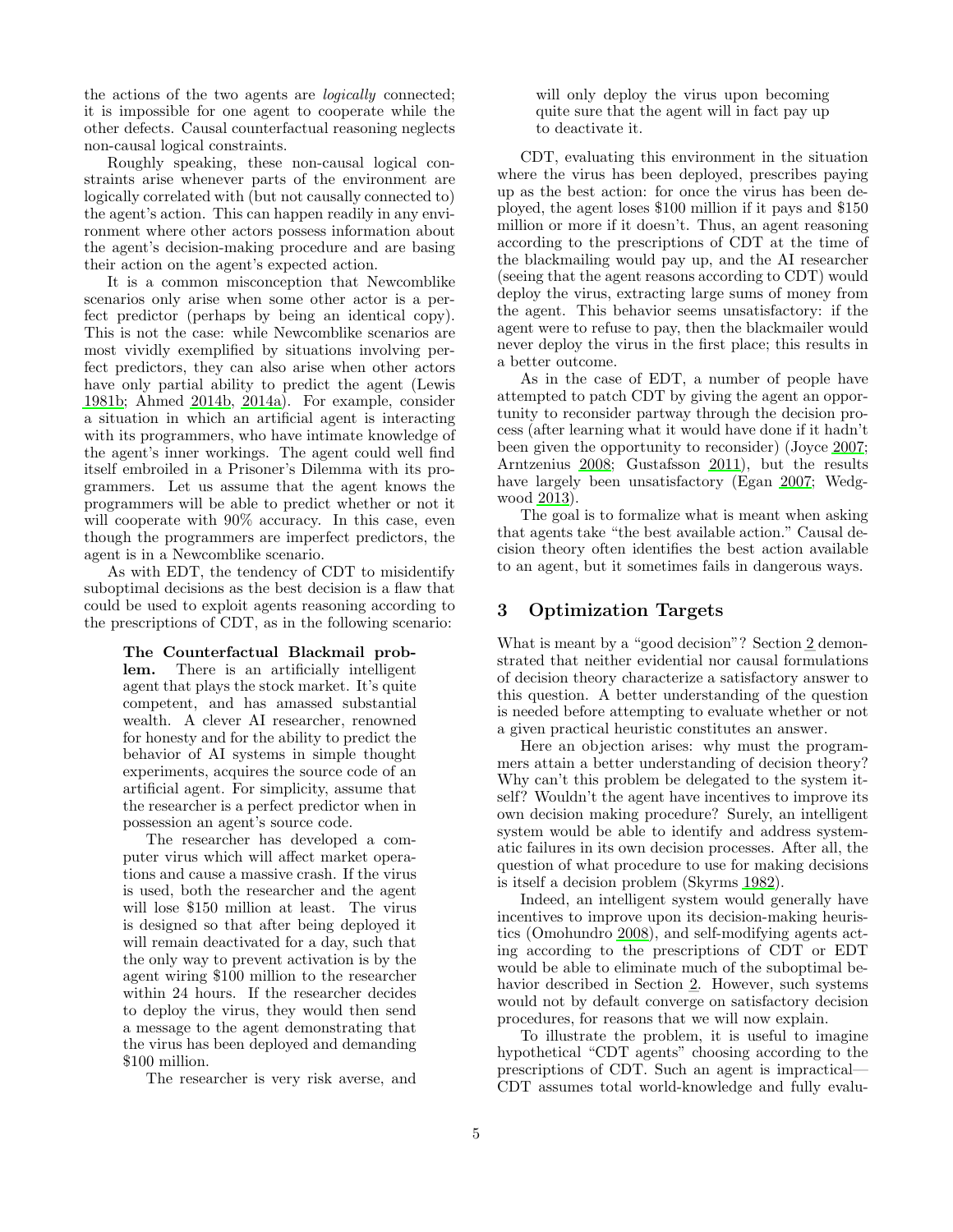ates the expected utility of all possible actions—but it serves to demonstrate that practical decision heuristics approximating causal reasoning would be approximating unsatisfactory behavior.

Consider an environment containing a selfmodifying CDT agent that is about to be copied, at which point it will face that copy in a one-shot Prisoner's Dilemma. The agent has the opportunity to self-modify and change its decision procedure. What is the prescription of CDT? If the agent continues to act according to CDT after it is copied, it will defect and achieve payoff 1. But if it self-modifies to unilaterally cooperate with its copy, then it will cooperate and achieve payoff 2. Thus, before the agent is copied, CDT prescribes self-modifying to stop using CDT.

This result generalizes: if an agent is about to face a situation where CDT performs poorly, then CDT correctly identifies that the agent should modify itself to stop using CDT to make decisions. (We say that CDT is "unstable under reflection," or "not self-recommending," to use the terminology of Skyrms [\(1982\)](#page-13-21) and Meacham [\(2010\)](#page-13-23).) This gives rise to the question of what decision theory CDT does prescribe using: given an environment in which an agent may self-modify to adopt any approach to decision theory, which does CDT identify as the best available option? If this selection were satisfactory, then it would not matter that CDT itself is unsatisfactory, as self-modifying agents reasoning according to CDT would converge on good decision-making procedures.

Unfortunately, however, the answer is not satisfactory. In fact, CDT prescribes that an agent resist certain attempts to improve its decision procedures.

Consider again the scenario where a self-modifying agent will face a copy of itself in the Prisoner's Dilemma. Assume the scenario works as follows: (1) at time  $t = 1$  the agent has an opportunity to self-modify; (2) at time  $t = 2$  the agent is copied; (3) at time  $t = 3$ each agent has the opportunity to self-modify; (4) at time  $t = 4$  each agent is pitted against the other in a Prisoner's Dilemma. Assuming the agent is a CDT agent at time  $t = 1$ , CDT prescribes self-modifying to cooperate, as this leads to higher expected utility. But if the agent fails to self-modify at  $t = 1$ , then what is the prescription of CDT at  $t = 3$ ? In this case CDT prescribes no self-modification, because it considers that the copies are causally independent, neglecting the logical fact that if one self-modifies then so will the other.

At  $t = 1$ , CDT prescribes cooperation, but at  $t = 3$ it prescribes defection. Yet, in all times, CDT is attempting to identify the best available action according to the same set of preferences.

Expected utility maximization alone is not sufficient to determine the best available action! It is the combination of expected utility maximization with a method for formalizing counterfactuals which defines the best available action.

We refer to this combination of preferences with counterfactuals as an *optimization target*. At  $t = 1$ ,

the optimization target of CDT is the maximization of the agent's utility according to a causal counterfactual constructed at  $t = 1$ . At  $t = 3$ , the optimization target has shifted: the preferences are the same, but now the maximization is done according to a causal counterfactual constructed at  $t = 3$ .

The optimization target of CDT drifts over time:  $CDT_{t=1}$  reasons that an agent acting according to  $CDT_{t=3}$  would choose the best action according to the optimization target of  $CDT_{t=3}$ , and this is different from the optimization target of  $CDT_{t=1}$ . CDT prescribes preventing this drift. (Another way of saying this is that CDT prescribes paying for the opportunity to precommit to certain actions, as explained by Burgess [\[2004\]](#page-12-12).)

This answers the question of what decision theory CDT would prescribe that a self-modifying agent select: at time  $t$ , CDT prescribes that an agent self-modify to forevermore optimize according to what would have been the best action according to a causal counterfactual constructed at time t. An agent reasoning according to a decision theory of this form would outperform an agent reasoning according to unmodified CDT: for example, it would attain high scores in all Newcomblike problems which began after time  $t$ . However, it would continue to preform poorly in all Newcomblike scenarios that began before time t.

This may seem acceptable: what does it matter if the agent scores poorly in Newcomblike scenarios that started in its past, so long as it can succeed in Newcomblike scenarios that begin in its future? Unfortunately, it may matter quite a bit: any actor with access to the agent's original source code would have the ability to put the agent into a Newcomblike scenario that began in the agent's causal past.

To demonstrate, consider the following scenario, which is identical to the counterfactual blackmail problem except that the AI researcher now has access to a copy of the agent's original source code, and the agent has the opportunity to self-modify after the researcher steals the source code but before the researcher decides whether or not to deploy their virus:

> The Retro Blackmail problem. There is a wealthy intelligent system and an honest AI researcher with access to the agent's original source code. The researcher may deploy a virus that will cause \$150 million each in damages to both the AI system and the researcher, and which may only be deactivated if the agent pays the researcher \$100 million. The researcher is risk-averse and only deploys the virus upon becoming confident that the agent will pay up.

> The agent knows the situation and has an opportunity to self-modify after the researcher acquires its original source code but before the researcher decides whether or not to deploy the virus. (The researcher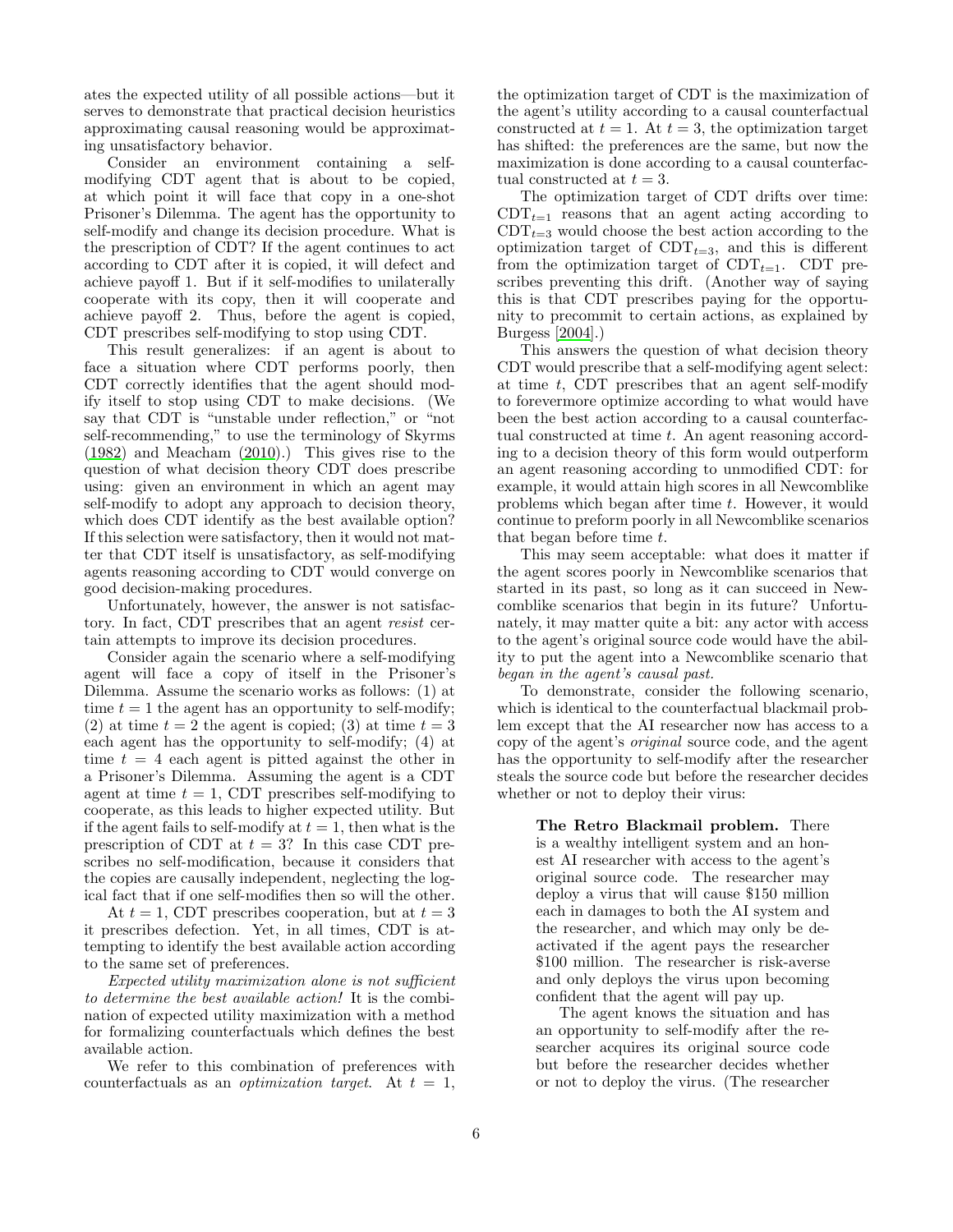knows this, and has to factor this into their prediction.)

Clearly, it is preferable for the agent use its opportunity to self-modify in order to ensure that it would not give in to the demands of the rogue researcher. The researcher, then, would be able to deduce from the agent's original source that it is the type of agent which would self-modify in order to precommit to refusing the rogue's demands, and would not deploy the virus.

However, according to a causal counterfactual constructed any time at or after the agent's inception, the behavior of the "copy" that the researcher reasons about (by inspecting the original source code) is causally disconnected from the behavior of the agent: CDT and any decision procedure to which CDT would self-modify see losing money to the blackmailer as the best available action.

To illustrate what went wrong, let us anthropomorphize the reasoning of an agent which started out as a CDT agent. This agent would never self-modify to address the vulnerability, even if given the opportunity to do so before the researcher accessed its original source. Its refusal to precommit might be justified as follows:

I am not being retro-blackmailed now, but I may be in the future. Consider a self-modification designed to prevent retro-blackmail by precommitting now to refuse all future retro-blackmailer demands. Retro-blackmailers decide whether or not to blackmail according to the predicted behavior of an "instance" of me spawned from my original source code. My decision to precommit now does not control the choice of that instance, as its choices are independent of my own. If that instance were to decide to precommit to refuse all retroblackmailer demands, then it doesn't matter what I choose now. But if that instance decided not to precommit, then I had better not make the precommitment, because I'll still be blackmailed and it's better to give in once blackmailed. Therefore, I won't apply the self-modification.

By contrast, we would like to understand and formalize the decision theory that corresponds to arguments like the following:

I am not being retro-blackmailed now, but I may be in the future. Consider a self-modification designed to prevent retro-blackmail by precommitting now to refuse all future retro-blackmailer demands. Retro-blackmailers decide whether or not to deploy their viruses according to the actions of an "instance" of me spawned from my original source code, which, being

an instance of me, will also consider selfmodifying to avoid future retro-blackmail and which will come to the same conclusion as I do right now. If I apply the selfmodification, then so will it, and people looking at my original source would predict this, so I would never be retro-blackmailed. But if I don't apply the self-modification, then nor will that instance, and people looking at my original source would predict that I didn't, and I'd be retro-blackmailed. The first option is clearly preferable, so I apply the self-modification.

However, CDT neither prescribes such a modification nor the adoption of any decision procedure which would accept such a modification. Indeed, a CDT agent that knows it is about to be retro-blackmailed might pay a significant sum to *avoid* the patch.<sup>[4](#page-6-1)</sup>

We have shown that self-modifying systems approximating CDT would not converge on a satisfactory decision procedure. While intelligent agents have incentives to improve their ability to hit their current optimization target, they would not by default change their original optimization targets. When constructing practical decision-making systems, ensuring that they are deciding according to the right preferences is not enough; one must also ensure that they make decisions according to a satisfactory optimization target.

The optimization target of CDT is unsatisfactory. Evidential decision theory suffers from similar instability under self-modification, for similar reasons. Satisfactory optimization targets are not yet well understood.

Lest the reader grow pessimistic from all this discussion of why the problem is difficult, the following two sections introduce two ideas leading to a new formalization of decision theory that has a better optimization target and avoids many of the shortcomings of both CDT and EDT.

# <span id="page-6-0"></span>4 Policy Selection

Consider the reasoning that humans might use to determine that it is better to refuse to pay up on the (normal, not retro) counterfactual blackmail problem:

> Consider an agent that would pay up in response to a counterfactual blackmail. The blackmailer would predict this and blackmail the agent. Now, instead, consider an agent that would refuse to pay up in response to a counterfactual blackmail. The

<span id="page-6-1"></span><sup>4.</sup> The specific amount it would be willing to pay depends upon the probability with which it believes its simulated copy would avoid the patch. This could consistently be 1, depending how the causal graph is constructed; in this case the agent would be willing to pay \$49 million to prevent the patch.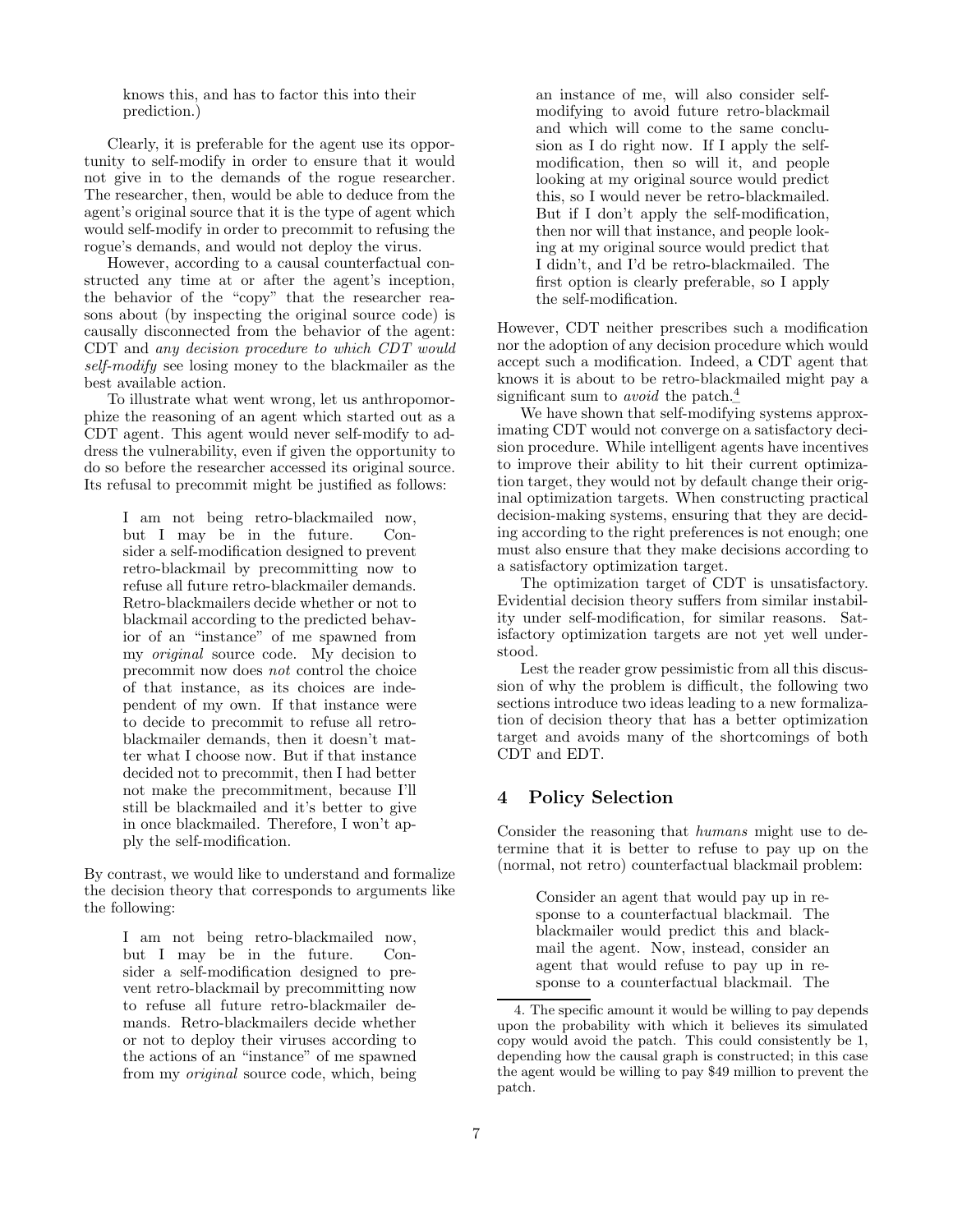blackmailer would predict this too, and so would not blackmail the agent. Therefore, if we are constructing an agent that might encounter counterfactual blackmail, then it is a better overall policy to construct an agent that would refuse to pay up when blackmailed in this way.

Notice that we are choosing between *global policies* of "always pay" or "never pay," without regard for the agent's specific observations. Compare this to the anthropomorphized reasoning of a CDT agent deciding whether or not to pay up to a counterfactual blackmail, upon seeing that the virus has been deployed:

> Alas, the virus has been deployed. I would have preferred that the virus not be deployed, but since it has been, I must now decide whether or not to pay up. Paying up is bad, but refusing is worse, so I'll pay up.

If you ask a person what the agent should do upon observing the blackmail, they might say "ah, the answer to this question determines whether or not the agent will be blackmailed; therefore the agent should not pay." By contrast, if you hand CDT a description of the environment in which the virus has been deployed, it will prescribe paying: because, alas, the virus has already been deployed. (Notice, however, that CDT also chooses as we do when deciding what type of agent it would prefer to place into a counterfactual blackmail scenario. That is, while CDT prescribes paying, it prescribes constructing agents which refuse.)

This demonstrates two different methods by which agents can select actions. We, on the one hand, prefer to construct agents which apply the optimal observation $to-action$  mapping.<sup>[5](#page-7-0)</sup> A map from observations is known as a policy, and a decision theory which iterates over policies (rather than actions) is said to use "policy selection."

The alternative is to compute the best available action given observation. Oftentimes, these two methods are equivalent; conditioning on observation is usually the best policy. However, whenever the prescriptions of these different methods differ, agents using policy selection outperform agents that condition on observation: an agent using policy selection can always act as if it's conditioning on all of its observations, but an agent conditioning on its observations cannot always act as if it is using policy selection.

CDT implicitly corresponds to the latter (as does EDT, for that matter). There is a sense in which CDT

"prefers" policy selection instead (Burgess [2004\)](#page-12-12); it prescribes that an agent pay for the opportunity to precommit to refusing blackmail if the agent's source code is about to be stolen. However, once the observation of blackmail is made, it prescribes paying: it does not have agents act as it would have precommitted to act.

Given that it is better for agents to act as they would have precommitted to act, it is possible to improve upon CDT by simply specifying a variant of CDT that evaluates actions according to the best available policy. This can be done by specifying a version of CDT that, instead of iterating over actions available to the agent and selecting the best one, iterates over observation-toaction mappings, selects the best, and then applies the agent's observations to identify the best action.

For example, in the counterfactual blackmail problem, an agent reasoning according to policy selection might reason along the following lines:

> The optimal policy is to refuse to pay up upon observing that the virus has been deployed. I now observe that the virus has been deployed. Therefore, I refuse to pay.

It may seem strange for the agent to refuse to condition upon its own observation when selecting its action, but this is necessary in order for the agent to succeed. In a sense, the agent is acting as if it can't tell whether it is actually observing the virus or whether it is merely the blackmailer's prediction, because, after all, the blackmailer is reasoning about what the agent would do if the agent did observe the deployment of the virus.

A decision theory that identifies the best policy in a given scenario (and prescribes acting accordingly) better captures the notion of "the best available action" than a decision theory which considers actions alone. Variants of decision theory using policy selection are "updateless" (as agents following the prescriptions of policy selection pick a policy before they update on their observations), and this is the first of two ideas behind the updateless decision theory (UDT) of Dai [\(2009\)](#page-12-13). This idea follows in the wake of Gauthier [\(1994\)](#page-13-24), who advocated making decisions using global policy selection, and Arntzenius, Elga, and Hawthorne [\(2004\)](#page-12-14), who applied this idea to an infinite decision problem similar to the "Procrastination Paradox" of Yudkowsky [\(2013\)](#page-14-5). Another decision procedure similar to that of Dai was proposed by Meacham [\(2010\)](#page-13-23).

Policy selection is essentially what CDT would prescribe in order to prevent optimization target drift: an updateless variant of CDT correctly identifies the best action in the counterfactual blackmail problem. However, this variant of CDT still has a bad optimization target: it still prescribes paying up in the retro blackmail problem. To address that shortcoming, the second insight of UDT is necessary.

<span id="page-7-0"></span><sup>5.</sup> Earlier, we mentioned the problem of identifying the set of actions available to the agent. That problem is beyond the scope of this paper; we have been assuming that the set of available actions is given. Now we must also assume that there is some way of identifying the agent's *obser*vations, such that the set of observations is also given; an observation-to-action mapping is then any function which maps observations to actions.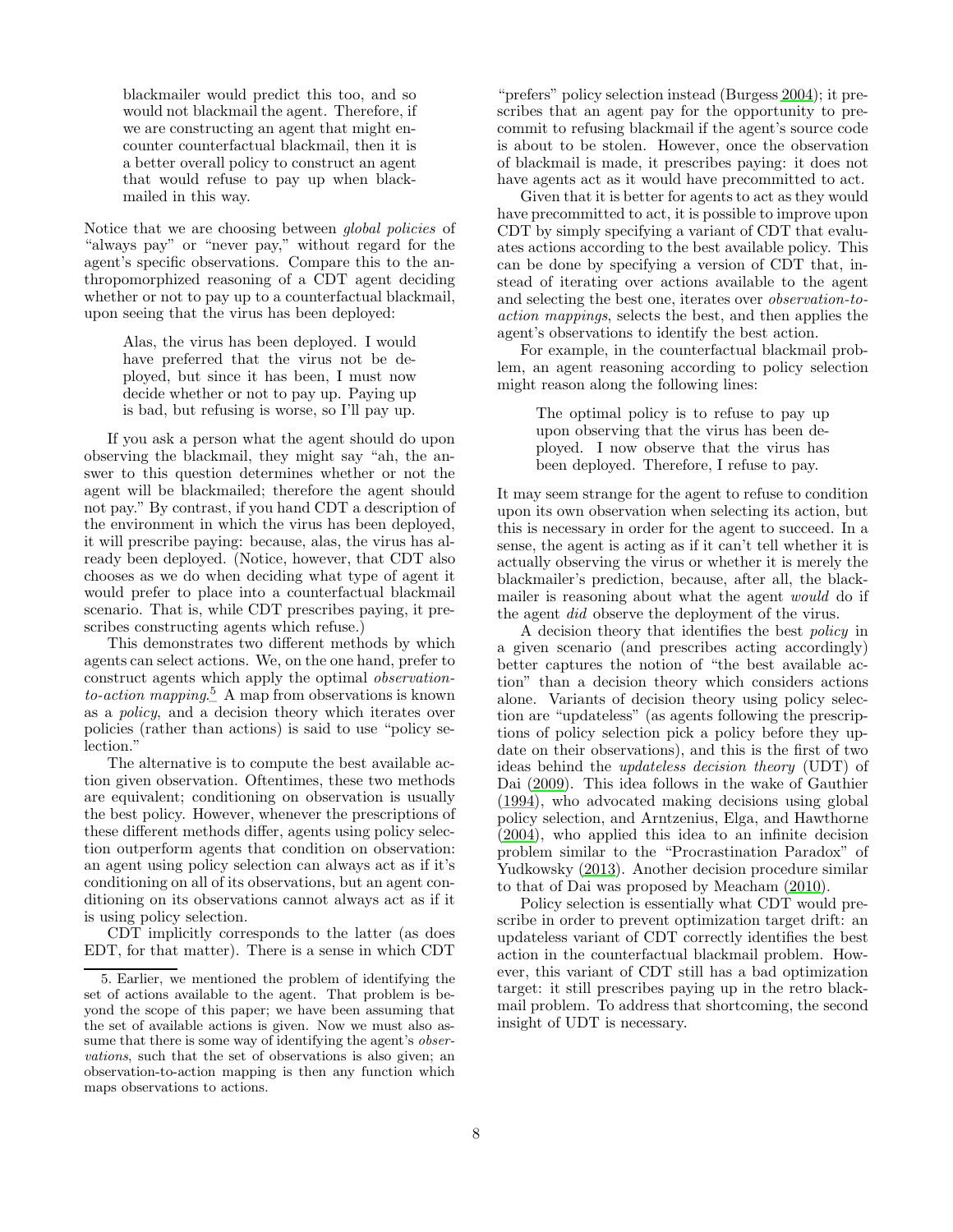# <span id="page-8-0"></span>5 Logical Counterfactuals

Consider the sort of reasoning that a human might use, faced with a Prisoner's Dilemma in which the opponent's action is guaranteed to match our own:

The opponent will certainly take the same action as I take. Thus, there is no way for me to exploit the opponent, and no way for the opponent to exploit me. Either we both cooperate and I get \$2, or we both defect and I get utility \$1. I prefer the former, so I cooperate.

Contrast this with the hypothetical reasoning of a reasoner who, instead, reasons according to causal counterfactuals:

There is some probability p that the opponent defects. Consider cooperating. In this case, I get \$2 if the agent cooperates and \$0 otherwise, for a total of \$2p. Now consider defecting. In this case I get \$3 if the opponent cooperates and \$1 otherwise, for a total of  $2p + 1$ . Defection is better no matter what value  $p$  takes on, so I defect.

We reason as if our decision controls both agents; the causal reasoner assumes that their action is independent from the action of the opponent.

More generally, identifying the best action requires respecting the fact that identical algorithms produce identical outputs. However, CDT evaluates actions according to a physical counterfactual where the action is changed but everything causally separated from the action is held constant.

It is not the *physical output of the agent's hardware* which must be modified to construct a counterfactual, it is the logical output of the agent's decision algorithm. This is the second insight (discovered independently by Yudkowsky [\[2010\]](#page-14-6) and by Spohn [\[2012\]](#page-13-25)) behind Wei Dai's UDT.

To give an intuition for what this entails, consider a motivating example. In the symmetric Prisoner's Dilemma, CDT identifies the best action according to a causal model of the world, as in Figure [2.](#page-3-2) CDT reasons that the agent's action is causally disconnected from the opponent's action. CDT considers each action according to a counterfactual in which the agent's action is changed while the opponent's action is held constant. This leads to the consideration of impossible scenarios where one agent cooperates while the other defects, and this in turn leads to the conclusion that defection is a dominant strategy, so CDT misidentifies "defect" as the best available action.

By contrast, UDT counterfactually considers what would happen if an agent selected the action a by constructing a counterfactual in which that algorithm outputs a. Thus, when considering what would happen if the agent defects, it evaluates a counterfactual world in which both the agent and the opponent defect.



<span id="page-8-1"></span>Figure 3: The logical graph for a symmetric Prisoner's Dilemma where both the agent's action A and the opponent's action O are determined by the algorithm A().

More generally, UDT chooses the best action according to a world-model which represents not only causal relationships in the world, but also the logical effects of algorithms upon the world. In the symmetric Prisoner's Dilemma, UDT may reason according to a world-model that looks something like Figure [3,](#page-8-1) in which the output of each agent is determined by the same algorithm.

By way of illustration, let us anthropomorphize the reasoning of an agent acting according to the prescriptions of UDT in the real world:

> The physical actions of both myself and my opponent are determined by the same algorithm. Therefore, whatever action this very decision algorithm selects will be executed by both of us. If this decision algorithm selects "cooperate" then we'll both cooperate and I'll get a payoff of 2. If instead this decision algorithm selects "defect" then we'll both defect and I'll get a payoff of 1. Therefore, I (this decision algorithm) select "cooperate."

Using reasoning of this form, a selfish agent acting according to the prescriptions of UDT cooperates with an identical agent on a symmetric one-shot Prisoner's Dilemma, and achieves the higher payoff.<sup>[6](#page-8-2)</sup>

In order to identify the best available action, it is important to respect the logical connections in the environment, not only the causal connections. When considering a counterfactual in which an agent selects a given action, it is important to construct a counterfactual in which all instances of the agent's decision process select that action; otherwise the logical connections in the environment are destroyed.

<span id="page-8-2"></span><sup>6.</sup> Note that the agent does not care about the utility of its opponent. Each agent is maximizing its own individual utility. Both players understand that the payoff must be symmetric, and cooperate out of a selfish desire to achieve the higher symmetric payoff.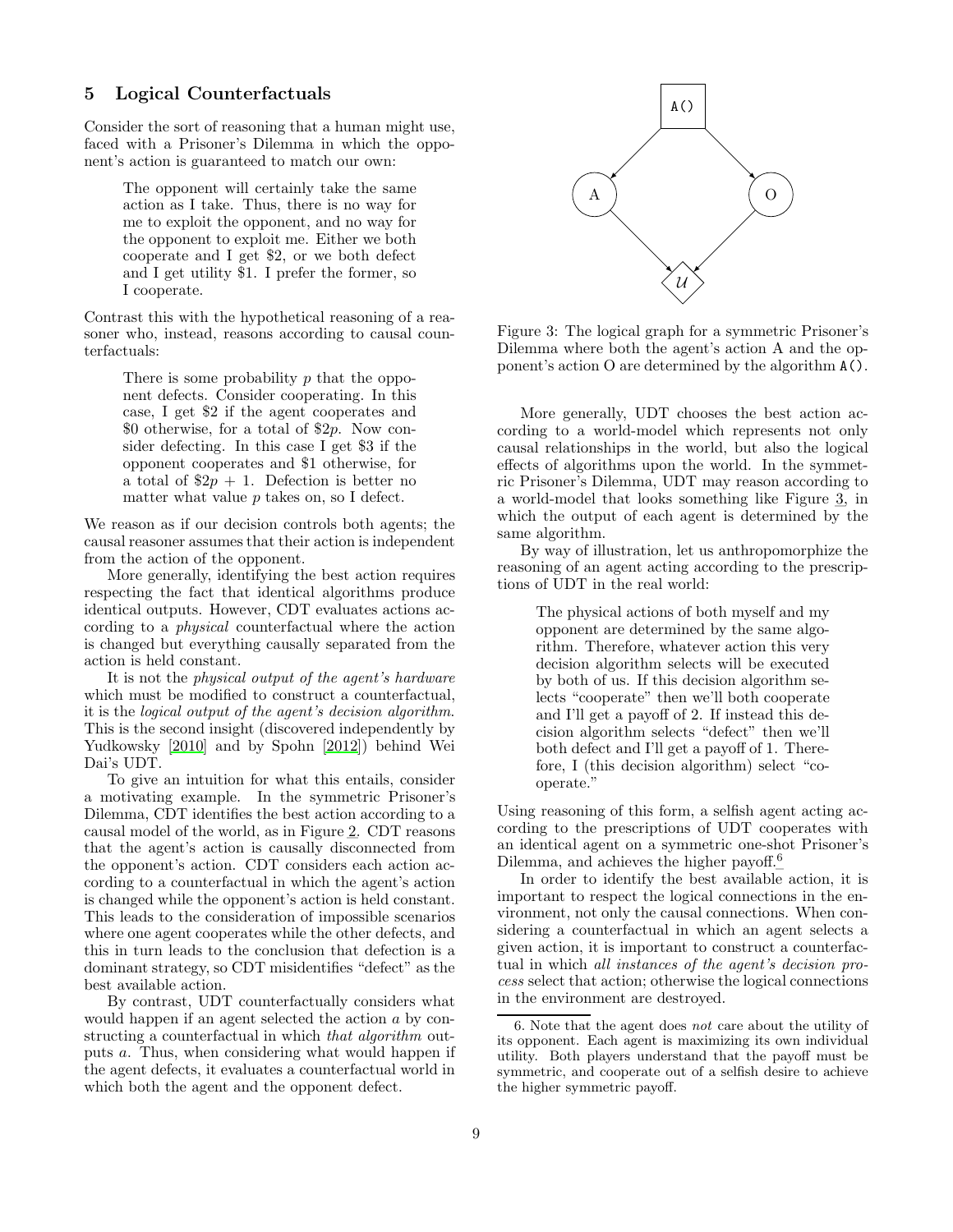While this idea sounds promising, it has proven difficult to formalize. Two partial attempts at formalizing UDT are detailed below, but no fully satisfactory formalization of "logical counterfactuals" yet exists.

### 5.1 First Attempt: Graphical UDT

As alluded to by Figure [3](#page-8-1) above, UDT can be formalized using a graphical approach similar to Pearl's formalization of CDT (2000). To do so, the graphical representation of the environment must encode not only causal relations, but also "logical relations." Unfortunately, it is not yet entirely clear how to encode "logical relations" in a graph, nor how updates should be propagated through the graph after intervening on one of the nodes.

Given a probabilistic graphical model of the world representing both logical and causal connections, and given that one of the nodes in the graph corresponds to the agent's decision algorithm, and given some method of propagating updates through the graph, UDT can be specified in a manner very similar to CDT. To identify the best policy available to an agent, iterate over all available policies  $\pi \in \Pi$ , change the value of the agent's algorithm node in the graph to  $\pi$ , propagate the update, record the resulting expected utility, and return the policy  $\pi$  leading to the highest expected utility.<sup>[7](#page-9-0)</sup> Of course, the difficult part in this process is the construction of a graph representing the "appropriate" logical and causal connections, which is somehow capable of propagating changes in a satisfactory manner. It is not at all clear how to construct such a graph given an arbitrarily accurate world model composed of molecules rather than logical algorithms, for reasons similar to those discussed in Section [2.2.](#page-2-1)

In other words, UDT (like CDT) is underspecified, pending a formal description of how to construct such a graph. However, constructing a graph suitable for UDT is significantly more difficult than constructing a graph suitable for CDT. While both require decreasing the resolution of the world model until the agent's action (in CDT's case) or algorithm (in UDT's case) is represented by a single node rather than a collection of parts, the graph for UDT further requires some ability to identify and separate "algorithms" from the physical processes that implement them. How is UDT supposed to recognize that the agent and its opponent implement the same algorithm? Will this recognition still work if the opponent's algorithm is written in a foreign programming language, or otherwise obfuscated in some way? Successfully identifying all copies of an algorithm in the world is no easy feat.<sup>[8](#page-9-1)</sup>



<span id="page-9-2"></span>Figure 4: The desired logical graph for the one-shot Prisoner's Dilemma where agent A acts according to A(), and the opponent either mirrors A() or does the opposite, according to the random variable X.

Even given some reliable means of identifying copies of an agent's decision algorithm in the environment, this may not be enough to specify a satisfactory graph-based version of UDT. To illustrate, consider UDT identifying the best action available to an agent playing a Prisoner's Dilemma against an opponent that does exactly the same thing as the agent 80% of the time, and takes the opposite action otherwise. It seems UDT should reason according to a graph as in Figure [4,](#page-9-2) in which the opponent's action is modeled as dependent both upon the agent's algorithm and upon some source  $X$  of randomness. However, generating logical graphs as in Figure [4](#page-9-2) is a more difficult task than simply detecting all perfect copies of the an algorithm in an environment.

More generally, a satisfactory formalization of graphical UDT must account for the logical connection between the agent's algorithm and all other algorithms. Clearly, under the assumption that the agent's algorithm selects the policy  $\pi$ , the algorithm "do what the agent does 80% of the time" is affected. But what about other algorithms which correlate with the agent's algorithm, despite not referencing it directly? What about the decision algorithms of other agents which base their decisions on an imperfect model of how the agent will behave? A satisfactory formalization of the "logical implications" of the agent selecting  $\pi$  must give an account of how this logical counterfactual affects all other algorithms, and this seems difficult to do in general.

Given all of these difficulties, there is not yet a satisfactory formalization of graph-based UDT. However, an alternative formalization, known as "proof-based UDT," addresses many of these concerns and provides a more complete (although still ultimately unsatisfactory) formalization.

<span id="page-9-0"></span><sup>7.</sup> The best action, then, is  $\pi(o)$  where o is the agent's observation, as per Section [4.](#page-6-0) In this paper, we leave aside issues of formalizing what counts as an "observation," just as we leave aside the issue of identifying the set of "possible actions."

<span id="page-9-1"></span><sup>8.</sup> Something vaguely similar, however, has been shown to be possible in certain restricted scenarios (LaVictoire et

al. [2014\)](#page-13-26).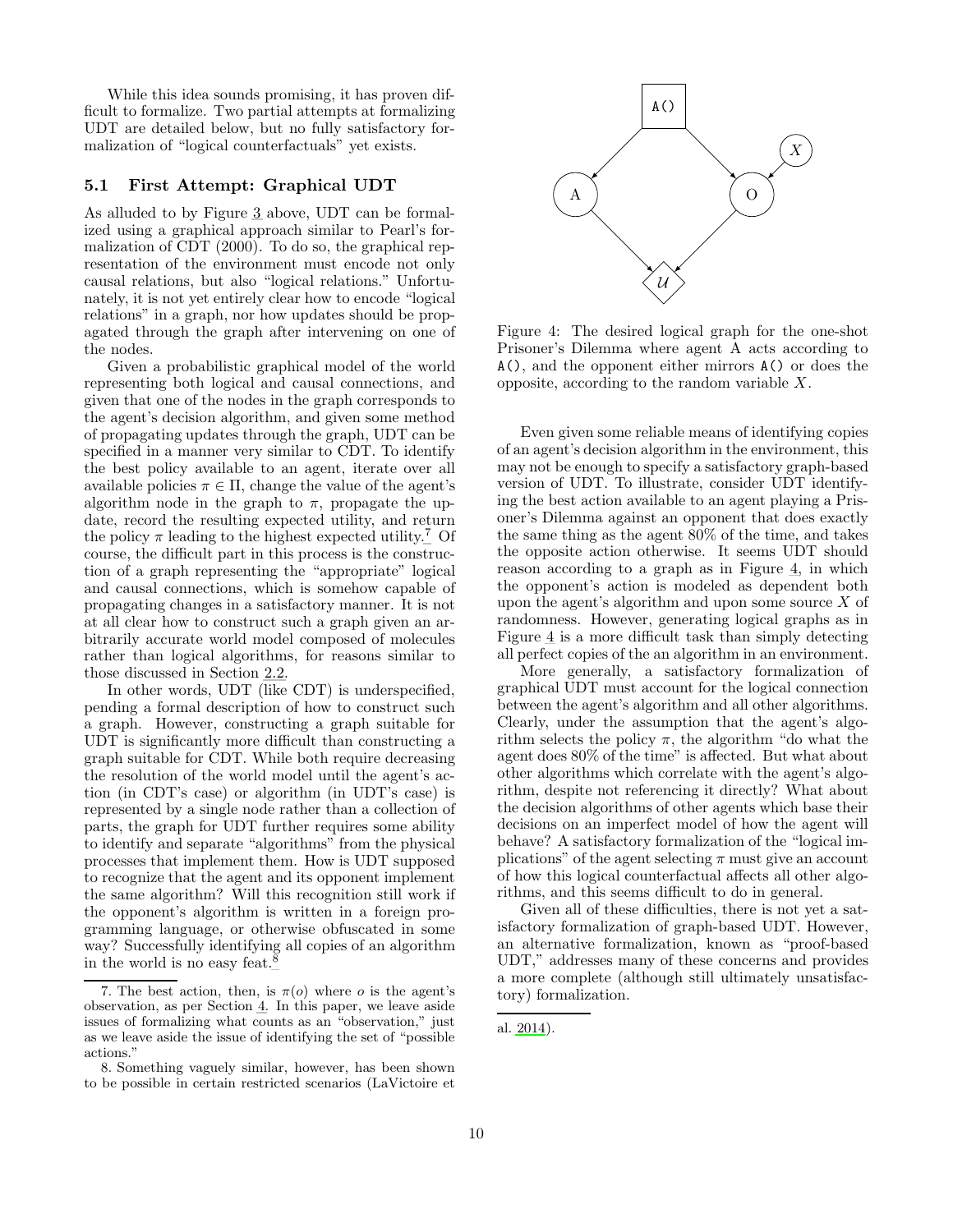#### 5.2 Second Attempt: Proof-Based UDT

UDT prescribes reasoning about the effects of taking policy  $\pi$  by evaluating the logical implications of the agent's algorithm selecting the policy  $\pi$ . As discussed above, a satisfactory description of the logical implications of  $A() = \pi$  requires some method of reasoning about how this assumption impacts all other algorithms.

Given some method of reasoning about the effects of  $A() = \pi$  on any other algorithm, though, a graphical formalization of UDT is unnecessary: the environment itself is an algorithm, which describes how to compute the agent's expected utility!

That is, a formal understanding of "logical implication" could be leveraged to analyze the effects of  $A() = \pi$  upon the environment. Thus, to evaluate the policy  $\pi$ , UDT need only compute the expected utility available in the environment as modified by the assumption  $A() = \pi$ .

This realization leads to the idea of "proof-based UDT," which evaluates policies by searching for formal proofs, using some mathematical theory such as Peano Arithmetic  $(\mathcal{P}A)$ , of how much utility is attained in the world-model if  $A()$  selects the policy  $\pi$ . As a bonus, this generic search for formal proofs obviates the need to identify the agent in the environment: given an environment which embeds the agent and a description of the agent's algorithm, then no matter how the agent is embedded in the environment, there will be some formal proof which identifies it and describes the implications of that algorithm outputting  $\pi$ . While that proof must do the hard work of identifying all copies and variants of A() and describing how it interacts with the environment, the high-level UDT algorithm simply searches all proofs, with no need for formalizing some way of locating the agent. This allows for an incredibly simple specification of updateless decision theory, given below.

First, a note on syntax: Square quotes  $(\ulcorner \cdot \urcorner)$  denote sentences encoded as objects that a proof searcher can search for. This may be done via e.g. a Gödel encoding. Overlines within quotes denote "dequotes," allowing the reference of meta-level variables. That is, if at some point in the algorithm  $\pi := 3$  and  $o := 10$ , then the string  $\lceil A(\rceil) = \overline{\pi} \rightarrow E(\rceil) = \overline{\sigma}$  is an abbreviation of  $\Gamma(A() = 3 \rightarrow E() = 10$ <sup>-</sup>. The arrow  $\Gamma \rightarrow$ <sup>-</sup> denotes logical implication.

The algorithm is defined in terms of a finite set Π of policies available to the agent and a finite sorted list O of outcomes that could be achieved (ordered from best to worst). The proof-based UDT algorithm takes a description  $\ulcorner E() \urcorner$  of the environment and  $\ulcorner A() \urcorner$  of the agent's algorithm. E() computes an outcome, A() computes a policy. It is assumed (but not necessary) that changing the output of A() would change the output of  $E()$ .

To demonstrate how the algorithm works, consider UDT evaluating the actions of an agent faced with a retro-blackmail scenario. For simplicity, assume the

Algorithm 1: Proof-based UDT

| Function $UDT(\Gamma E(\Gamma), \Gamma A(\Gamma)^{\dagger})$ :                                     |  |  |
|----------------------------------------------------------------------------------------------------|--|--|
| for <i>outcome</i> $o \in O$ do                                                                    |  |  |
| for <i>policy</i> $\pi \in \Pi$ do                                                                 |  |  |
| if $P\mathcal{A}$ proves $\ulcorner A() = \overline{\pi} \rightarrow E() = \overline{o} \urcorner$ |  |  |
| then                                                                                               |  |  |
| return $\pi$                                                                                       |  |  |
| <b>return</b> the lexicographically first policy in $\Pi$                                          |  |  |

agent is robbed of its chance to self-modify after the AI researcher steals its original source; this opportunity is not necessary in order for UDT to identify the best solution. The list of outcomes is  $O := [0, -100, -150]$ according to the cases where (a) the agent is not blackmailed, (b) the agent is blackmailed and pays up, and (c) the agent is blackmailed and refuses to pay up, respectively. The set of policies is  $\Pi := \{ Pay, Refuse \}$ according to whether the agent pays or refuses. To identify the best action, UDT iterates over outcomes in order of preference, starting with 0. For each outcome, it iterates over policies; say it first considers Pay. In the case that  $A() = Pay$ , the agent is blackmailed, and so it does not achieve the outcome 0, so there is no proof of  $\Gamma$ A() = Pay  $\rightarrow$  E() = 0<sup>-</sup>. Next, UDT considers Refuse. In the case that  $A()$  = Refuse, the instance of  $A()$  instantiated by the blackmailer would also refuse to pay, and so the agent would never be blackmailed. Therefore, there is a proof of  $\lceil A(\rceil) = \text{Refuse} \rightarrow E(\rceil) = 0,$ and so UDT selects Refuse.

While this proof-based formalism of UDT is extremely powerful, it is not without its drawbacks. It requires a halting oracle in order to check whether proofs of the statement  $\ulcorner A() = \overline{\pi} \rightarrow E() = \overline{\sigma} \urcorner$  exist; but this is forgivable, as it is meant to be a definition of what it means to "choose the best policy," not a practical algorithm. However, this formalization of UDT can only identify the best policy if there exists a proof that executing that policy leads to a good outcome. This is problematic in stochastic environments, and in any setting where  $\mathcal{P} A$  is not a strong enough theory to find the appropriate proofs, which may well occur if agents in the environment are themselves searching for proofs about what UDT will prescribe (in order to guess the behavior of agents which act according to UDT).

Even if UDT can find proofs for every policy, there are environments in which UDT still misidentifies the best policy. For example, consider a simple two-player game, described by Slepnev [\(2011\)](#page-13-27), played by a human and an agent which is capable of fully simulating the human and which acts according to the prescriptions of UDT. The game works as follows: each player must write down an integer between 0 and 10. If both numbers sum to 10 or less, then each player is paid according to the number that they wrote down. Otherwise, they are paid nothing. For example, if one player writes down 4 and the other 3, then the former gets paid \$4 while the latter gets paid \$3. But if both players write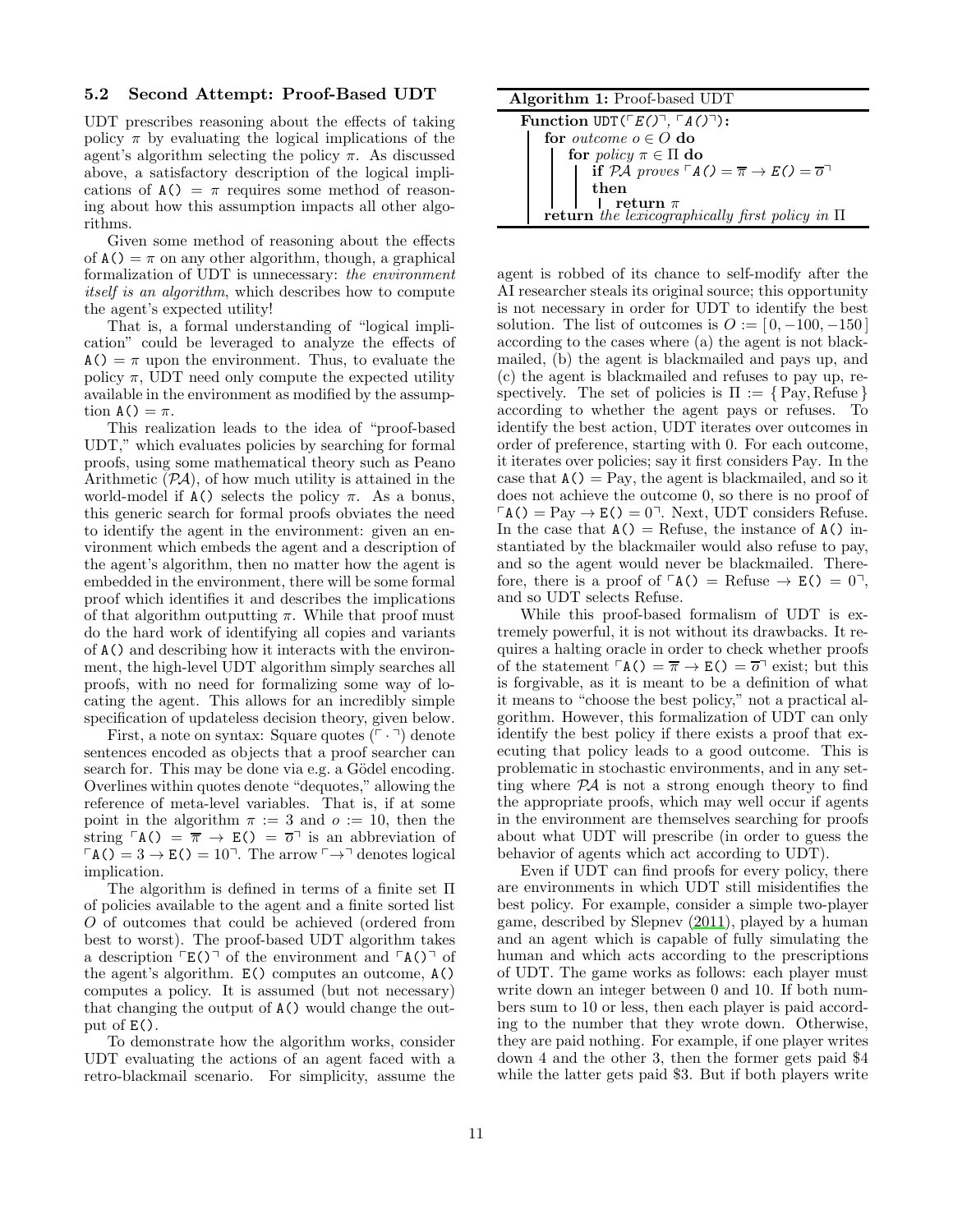down 6, then neither player gets paid. Say the human player reasons as follows:

> I don't quite know how UDT works, but I remember hearing that it's a very powerful predictor. So if I decide to write down 9, then it will predict this, and it will decide to write 1. Therefore, I can write down 9 without fear.

The human writes down 9, and UDT, predicting this, prescribes writing down 1.

This result is uncomfortable, in that the agent with superior predictive power "loses" to the "dumber" agent. In this scenario, it is almost as if the human's lack of ability to predict UDT (while using correct abstract reasoning about the UDT algorithm) gives the human an "epistemic high ground" or "first mover advantage." It seems unsatisfactory that increased predictive power can harm an agent.

There is a larger problem facing this formalism of UDT, though: even in simple examples, the algorithm is not guaranteed to work. Consider what happens if  $A() = \text{const}$  Refuse: Then there is a proof in  $PA$ that  $A() \neq Pay$ , and so  $A() = Pay$  implies anything (by the principle of explosion). As soon as proofbased UDT proves that an agent will not take a certain policy, it concludes that taking that policy leads to the best possible outcome (because from a contradiction, anything follows). It identifies the policy that it proved to be impossible as the best one. If the outcomes are  $O := [3, 2, 1]$  corresponding in E() to the policies  $\Pi := \{ High, Med, Low \}$ , and the algorithm is  $A() := \text{const}$  Low, then proof-based UDT may misidentify Med as the best available policy.

As discussed by Benson-Tilsen [\(2014](#page-12-15)), this problem is especially interesting in the case where  $A() =$  $UDT(\ulcorner E(\r{})^{\neg}, \ulcorner A(\r{})^{\neg})\urcorner, \ldegree e.g.$  when the UDT algorithm is identifying the best policy available to the UDT algorithm itself while embedded in some environment  $E()$ . In this case, UDT does in fact select the best policy for which an outcome is provable. This follows from the consistency of PA. Imagine that UDT identifies a policy  $\pi$  which UDT provably does not select. Then UDT returns  $\pi$ —but this is a contradiction. Therefore, there is no policy  $\pi$  such that PA can prove  $A() \neq \pi$ , and the best policy is reliably identified (Benson-Tilsen [2014\)](#page-12-15).

However, this self-referential trickery does not change the fact that UDT can misidentify Med as the best policy available to const Low. This problem raises questions about of what it means to ask what "would happen" if const Low "chose" High. How complex does a decision algorithm have to be before calling it an "agent"? Is a rock with the word "Low" written on it an agent? What is as an embedding of an agent? It is not at all obvious that reasoning about the logical implications  $A() = \pi$  is the right way to formalize counterfactual reasoning.

These problems may well need to be answered in order to formalize UDT in a stochastic setting, where it maximizes expected utility instead of searching for proofs of a certain outcome. Such an algorithm would evaluate policies *conditioned* on the logical fact  $A() =$  $\pi$ , rather than searching for logical implications. Such a formalization threatens to bring back many of the difficulties encountered by EDT in Section [2.1:](#page-1-1) how does one deal with the case where  $A() \neq \pi$ , so that  $A() = \pi$  is a zero-probability event? As described in Section [2.1,](#page-1-1) the obvious answers are unsatisfactory.

In order to reason about expected utility conditioned on  $A() = \pi$ , it seems necessary to develop a better understanding of how to reason about the logical effects of a contradictory statement. If one deterministic algorithm violates the laws of logic in order to output something other than what it outputs, then how does this affect other algorithms? Which laws of logic, precisely, are violated, and how does this violation affect other logical statements?

It is not clear that these questions are meaningful, nor even that a satisfactory method of reasoning about these "logical counterfactuals" exists. It is plausible that a better understanding of reasoning under logical uncertainty would shed some light on these issues, but a satisfactory theory of reasoning under logical uncer-tainty does not yet exist.<sup>[10](#page-11-2)</sup> Regardless, it seems that some deeper understanding of logical counterfactuals is necessary in order to give a satisfactory formalization of updateless decision theory.

### <span id="page-11-0"></span>6 What If the Problem is Too Hard?

The goal of this study is to formally describe what constitutes a good decision. While UDT makes some progress in this direction, and suggests a number of paths for future research, there is still some concern that the task is too difficult: What if no satisfactory formalization of logical counterfactuals exists? What if it becomes possible to implement practical smarterthan-human systems before decision theory is fully understood?

As discussed in Section [3,](#page-4-0) decision procedures are not necessarily stable under reflection, and selfmodifying agents approximating an unsatisfactory variant of decision theory do not necessarily converge on good decision-making behavior. If a satisfactory formalization of decision theory cannot be found, some alternative approach must be used to ensure desirable behavior. It seems possible to use some sort of "indirectly normative" approach (as per Bostrom [\[2014](#page-12-0),

<span id="page-11-1"></span><sup>9.</sup> While this may seem circular, such a thing is possible by quining (Hofstadter [1979](#page-13-28)), e.g. via Roger's fixed-point theorem (Rogers [1967](#page-13-29)).

<span id="page-11-2"></span><sup>10.</sup> A logically uncertain reasoner can know both the laws of logic and the source code of a program without knowing what the program outputs. For a discussion of active research on this topic, see Soares and Fallenstein [\(2015](#page-13-30)).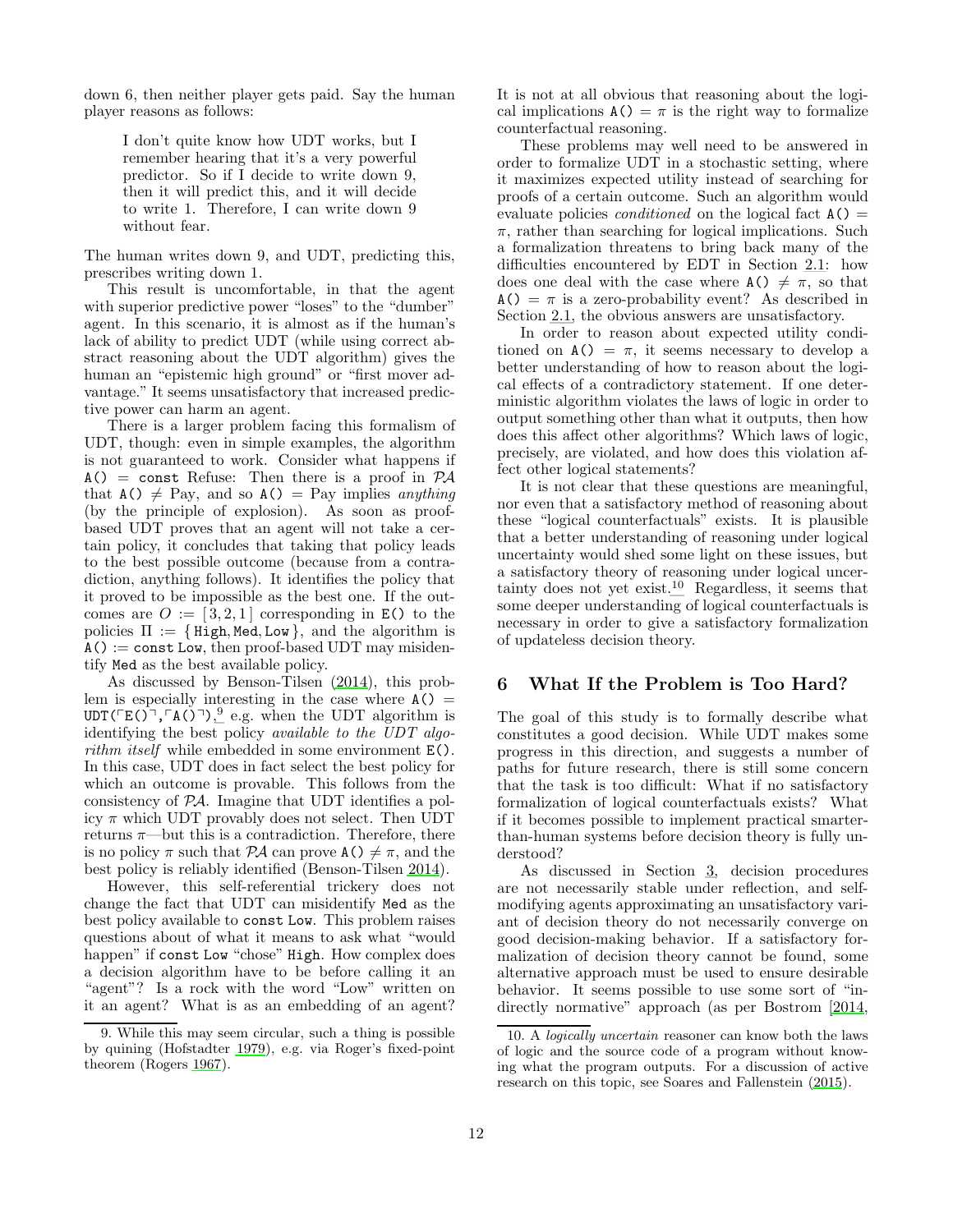chap. 13]) in which the intelligent agent itself is made to do the abstract work of discovering a satisfactory decision theory, by figuring out what humans would have wanted if given more time (rather than by using its own judgement).

Though an indirect approach would not require a full formalization of decision theory, it may well still require an improved understanding: if one wants to delegate the task of deciding which decision theory they would have wanted, they must at least trust the system enough to make that decision, first. It is not clear that a modern understanding of decision theory is enough for even this.

Even if one decided that causal counterfactual reasoning is good enough, they still face the problem that CDT is not fully specified. How is the agent's action node identified in the environment? How can CDT be made to handle the fact that the agent's action node is not atomic, but made of transistors which may break or overheat? How can the set of available policies be identified? What counts as an "observation" with respect to policy selection? If the goal were to implement a practical agent approximating CDT and then use some indirect method to have it find a better decision theory to approximate, then the focus of research may shift, but a further study of decision theory would still be required.

# <span id="page-12-2"></span>7 Conclusion

The goal of answering all these questions is not to identify practical algorithms, directly. Rather, the goal is to ensure that the problem of decision-making is well understood: without a formal description of what is meant by "good decision," it is very difficult to justify high confidence in a practical heuristic that is intended to make good decisions.

A well-posed question often frames its answer: a formal description of how to identify the "best available policy" with respect to some set of preferences in an arbitrary environment would fully characterize an ideal decision-making procedure. Idealizations are impractical, but before attempting to design a heuristic that solves a problem, it is useful to understand the solution which the heuristic is intended to approximate. (For further discussion, see Soares and Fallenstein [\[2014](#page-13-31)].)

Developing an idealized understanding of decision theory may seem an insurmountable task, but the insights discussed in this paper, regarding policy selection and logical counterfactuals, give some reason for optimism. Updateless decision theory provides a new take on decision theory that addresses shortcomings of both evidential and causal reasoning. While it does not fully solve the problem of decision-making, it does point towards some promising directions.

A number of open problems remain, and many of them are concrete and approachable. We are optimistic that further decision theory research could lead to significant progress toward understanding the problem of decision-making. We remain hopeful that a sufficient understanding of the problem can be attained before the need for practical solutions arises.

## <span id="page-12-5"></span>References

- <span id="page-12-6"></span>Ahmed, Arif. 2005. "Evidential Decision Theory and Medical Newcomb Problems." The British Journal for the Philosophy of Science 56 (2): 191–198.
	- . 2010. "Causation and Decision." In Proceedings of the Aristotelian Society (Hardback), 110:111–131. 2.2. Wiley Online Library.
- <span id="page-12-7"></span>. 2012. "Push the Button." Philosophy of Science 79 (3): 386–395.
- <span id="page-12-11"></span>. 2014a. "Dicing With Death." Analysis 74 (4): 587– 592.
- <span id="page-12-10"></span>. 2014b. "Infallibility in the Newcomb Problem." Erkenntnis:1–13.
- <span id="page-12-9"></span>Altair, Alex. 2013. A Comparison of Decision Algorithms on Newcomblike Problems. Machine Intelligence Research Institute, Berkeley, CA. [http://intelligence.](http://intelligence.org/files/Comparison.pdf) [org/files/Comparison.pdf](http://intelligence.org/files/Comparison.pdf).
- <span id="page-12-3"></span>Arntzenius, Frank. 2008. "No Regrets, or: Edith Piaf Revamps Decision Theory." Erkenntnis 68 (2): 277–297.
- <span id="page-12-14"></span>Arntzenius, Frank, Adam Elga, and John Hawthorne. 2004. "Bayesianism, Infinite decisions, and Binding." Mind 113 (450): 251–283.
- <span id="page-12-8"></span>Bar-Hillel, Maya, and Avishai Margalit. 1972. "Newcomb's Paradox Revisited." British Journal for the Philosophy of Science 23 (4): 295–304. [http://www.jstor.](http://www.jstor.org/stable/686730) [org/stable/686730](http://www.jstor.org/stable/686730).
- <span id="page-12-15"></span>Benson-Tilsen, Tsvi. 2014. UDT with Known Search Order. Technical report 2014–4. Berkeley, CA: Machine Intelligence Research Institute. [http://intelligence.org/](http://intelligence.org/files/UDTSearchOrder.pdf) [files/UDTSearchOrder.pdf](http://intelligence.org/files/UDTSearchOrder.pdf).
- <span id="page-12-1"></span>Bird, Jon, and Paul Layzell. 2002. "The Evolved Radio and Its Implications for Modelling the Evolution of Novel Sensors." In Proceedings of the 2002 Congress on Evolutionary Computation, 2:1836–1841. Honolulu, HI: IEEE. doi:[10.1109/CEC.2002.1004522](http://dx.doi.org/10.1109/CEC.2002.1004522).
- <span id="page-12-0"></span>Bostrom, Nick. 2014. Superintelligence: Paths, Dangers, Strategies. New York: Oxford University Press.
- <span id="page-12-12"></span>Burgess, Simon. 2004. "The Newcomb Problem: An Unqualified Resolution." Synthese 138 (2): 261–287. doi:[10.1023/B:SYNT.0000013243.57433.e7](http://dx.doi.org/10.1023/B:SYNT.0000013243.57433.e7).
- <span id="page-12-13"></span>Dai, Wei. 2009. "Towards a New Decision Theory." Less Wrong (blog), August 13. [http://lesswrong.com/lw/](http://lesswrong.com/lw/15m/towards_a_new_decision_theory/) [15m/towards\\_a\\_new\\_decision\\_theory/](http://lesswrong.com/lw/15m/towards_a_new_decision_theory/).
- <span id="page-12-4"></span>Eells, Ellery. 1984. "Metatickles and the Dynamics of Deliberation." Theory and Decision 17 (1): 71–95. doi:[10.1007/BF00140057](http://dx.doi.org/10.1007/BF00140057).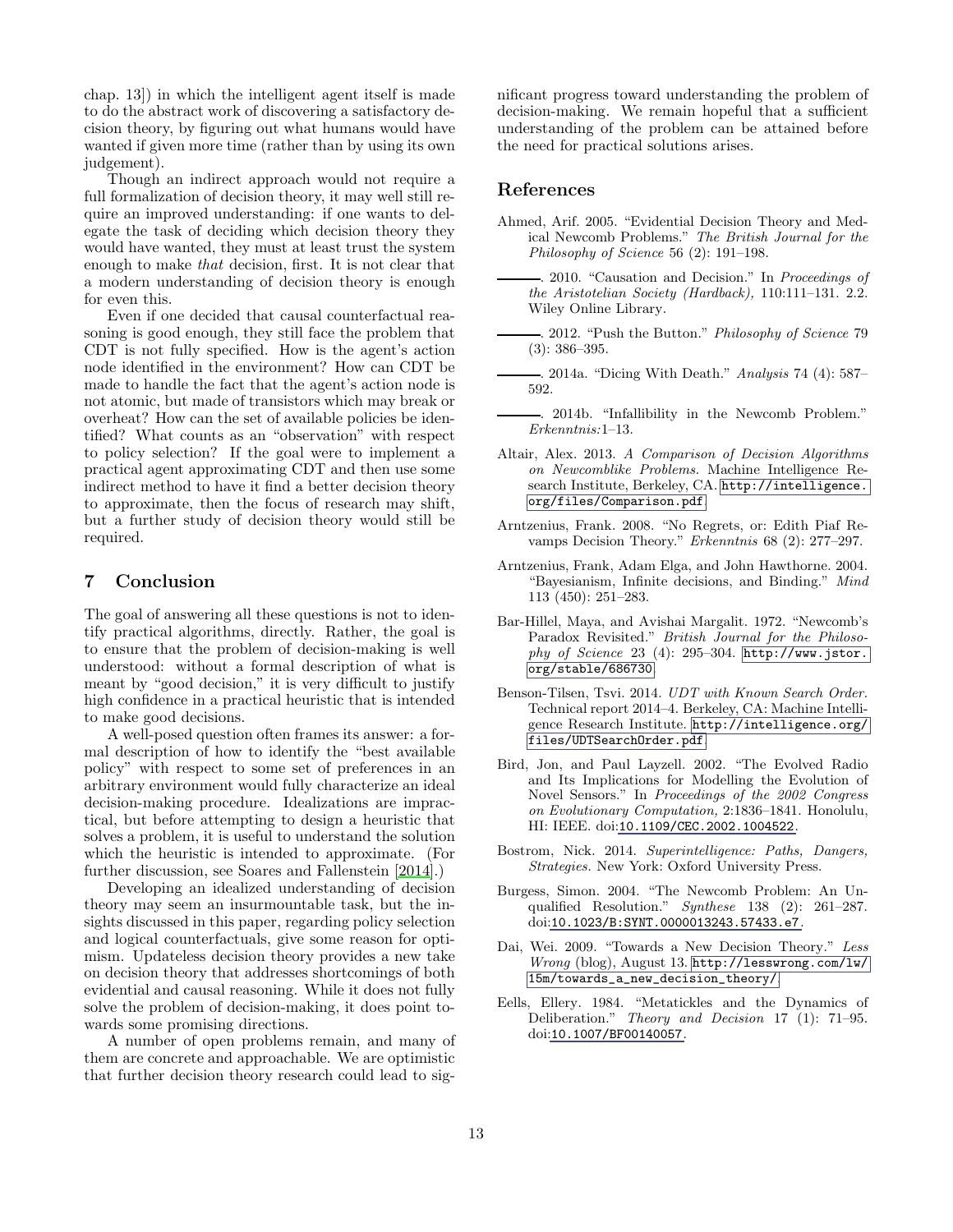- <span id="page-13-9"></span>Egan, Andy. 2007. "Some Counterexamples to Causal Decision Theory." Philosophical Review 116 (1): 93–114. doi:[10.1215/00318108-2006-023](http://dx.doi.org/10.1215/00318108-2006-023).
- <span id="page-13-24"></span>Gauthier, David. 1994. "Assure and Threaten." Ethics:690– 721.
- <span id="page-13-17"></span>Gibbard, Allan, and William L. Harper. 1978. "Counterfactuals and Two Kinds of Expected Utility: Theoretical Foundations." In Foundations and Applications of Decision Theory, edited by Clifford Alan Hooker, James J. Leach, and Edward F. McClennen. The Western Ontario Series in Philosophy of Science 13. Boston: D. Reidel.
- <span id="page-13-13"></span>Gibbons, Robert. 1992. Game Theory for Applied Economists. Princeton, NJ: Princeton University Press.
- <span id="page-13-20"></span>Gustafsson, Johan E. 2011. "A Note in Defence of Ratificationism." Erkenntnis 75 (1): 147–150.
- <span id="page-13-28"></span>Hofstadter, Douglas R. 1979. Gödel, Escher, Bach: An Eternal Golden Braid. New York: Basic Books.
- <span id="page-13-1"></span>Jeffrey, Richard C. 1965. "Ethics and the Logic of Decision." In "American Philosophical Association Eastern Division Sixty-Second Annual Meeting," Journal of Philosophy 62 (19): 528–539. [http://www.jstor.org/](http://www.jstor.org/stable/2023748) [stable/2023748](http://www.jstor.org/stable/2023748).
	- . 1983. The Logic of Decision. 2nd ed. Chicago: Chicago University Press.
- <span id="page-13-18"></span><span id="page-13-5"></span><span id="page-13-3"></span>Joyce, James M. 1999. The Foundations of Causal Decision Theory. Cambridge Studies in Probability, Induction and Decision Theory. New York: Cambridge University Press. doi:[10.1017/CBO9780511498497](http://dx.doi.org/10.1017/CBO9780511498497).
	- . 2002. "Levi on Causal Decision Theory and the Possibility of Predicting One's Own Actions." Philosophical Studies 110 (1): 69–102.
	- . 2007. "Are Newcomb Problems Really Decisions?" Synthese 156 (3): 537–562.
	- . 2012. "Regret and Instability in Causal Decision Theory." Synthese 187 (1): 123–145.
- <span id="page-13-26"></span><span id="page-13-11"></span><span id="page-13-10"></span>LaVictoire, Patrick, Benja Fallenstein, Eliezer Yudkowsky, Mihaly Barasz, Paul Christiano, and Marcello Herreshoff. 2014. "Program Equilibrium in the Prisoner's Dilemma via Löb's Theorem." In Multiagent Interaction without Prior Coordination: Papers from the AAAI-14 Workshop. AAAI Publications. [http://www.aaai.org/ocs/index.php/WS/](http://www.aaai.org/ocs/index.php/WS/AAAIW14/paper/view/8833) [AAAIW14/paper/view/8833](http://www.aaai.org/ocs/index.php/WS/AAAIW14/paper/view/8833).
- <span id="page-13-0"></span>Lehmann, E. L. 1950. "Some Principles of the Theory of Testing Hypotheses." Annals of Mathematical Statistics 21 (1): 1–26. doi:[10.1214/aoms/1177729884](http://dx.doi.org/10.1214/aoms/1177729884).
- <span id="page-13-16"></span><span id="page-13-2"></span>Lewis, David. 1979. "Prisoners' Dilemma is a Newcomb Problem." Philosophy & Public Affairs 8 (3): 235–240. <http://www.jstor.org/stable/2265034>.
	- . 1981a. "Causal Decision Theory." Australasian Journal of Philosophy 59 (1): 5–30. doi:[10.1080/00048408112340011](http://dx.doi.org/10.1080/00048408112340011).

<span id="page-13-19"></span>. 1981b. "'Why Ain'cha Rich?"" Noûs 15 (3): 377-380. <http://www.jstor.org/stable/2215439>.

- <span id="page-13-23"></span>Meacham, Christopher. 2010. "Binding and its Consequences." Philosophical studies 149 (1): 49–71.
- <span id="page-13-15"></span>Nozick, Robert. 1969. "Newcomb's Problem and Two Principles of Choice." In Essays in Honor of Carl G. Hempel: A Tribute on the Occasion of His Sixty-Fifth Birthday, edited by Nicholas Rescher, 114–146. Synthese Library 24. Dordrecht, The Netherlands: D. Reidel.
- <span id="page-13-22"></span>Omohundro, Stephen M. 2008. "The Basic AI Drives." In Artificial General Intelligence 2008: Proceedings of the First AGI Conference, edited by Pei Wang, Ben Goertzel, and Stan Franklin, 483–492. Frontiers in Artificial Intelligence and Applications 171. Amsterdam: IOS.
- <span id="page-13-4"></span>Pearl, Judea. 2000. Causality: Models, Reasoning, and Inference. 1st ed. New York: Cambridge University Press.
- <span id="page-13-7"></span>Price, Huw. 1986. "Against Causal Decision Theory." Synthese 67 (2): 195–212.
- <span id="page-13-8"></span>. 1991. "Agency and Probabilistic Causality." The British Journal for the Philosophy of Science 42 (2): 157–176.
- <span id="page-13-29"></span>Rogers, Hartley. 1967. Theory of Recursive Functions and Effective Computability. New York: McGraw-Hill.
- <span id="page-13-12"></span>Rubin, Donald B. 1974. "Estimating Causal Effects of Treatments in Randomized and Nonrandomized Studies." Journal of Educational Psychology 66 (5): 688–701. doi:[10.1037/h0037350](http://dx.doi.org/10.1037/h0037350).
- <span id="page-13-14"></span>Russell, Stuart J., and Peter Norvig. 2010. Artificial Intelligence: A Modern Approach. 3rd ed. Upper Saddle River, NJ: Prentice-Hall.
- <span id="page-13-6"></span>Skyrms, Brian. 1980. Causal Necessity: A Pragmatic Investigation of the Necessity of Laws. New Haven, CT: Yale University Press.
- <span id="page-13-21"></span>. 1982. "Causal Decision Theory." The Journal of Philosophy:695–711.
- <span id="page-13-27"></span>Slepnev, Vladimir. 2011. "Example Decision Theory Problem: 'Agent simulates predictor.'" Less Wrong (blog), May 19. [http://lesswrong.com/lw/5rq/example\\_](http://lesswrong.com/lw/5rq/example_decision_theory_problem_agent_simulates/) [decision\\_theory\\_problem\\_agent\\_simulates/](http://lesswrong.com/lw/5rq/example_decision_theory_problem_agent_simulates/).
- <span id="page-13-31"></span>Soares, Nate, and Benja Fallenstein. 2014. Aligning Superintelligence with Human Interests: A Technical Research Agenda. Technical report 2014–8. Berkeley, CA: Machine Intelligence Research Institute. [https://](https://intelligence.org/files/TechnicalAgenda.pdf) [intelligence.org/files/TechnicalAgenda.pdf](https://intelligence.org/files/TechnicalAgenda.pdf).
- <span id="page-13-30"></span>. 2015. Questions of Reasoning Under Logical Uncertainty. Technical report 2015–1.<br>Berkeley, CA: Machine Intelligence Research Berkeley, CA: Machine Intelligence Research Institute. [https://intelligence.org/files/](https://intelligence.org/files/QuestionsLogicalUncertainty.pdf) [QuestionsLogicalUncertainty.pdf](https://intelligence.org/files/QuestionsLogicalUncertainty.pdf).
- <span id="page-13-25"></span>Spohn, Wolfgang. 2012. "Reversing 30 Years of Discussion: Why Causal Decision Theorists<br>Should One-Box." Synthese 187 (1): 95-122.  $Synthese$  187 (1): 95–122. doi:[10.1007/s11229-011-0023-5](http://dx.doi.org/10.1007/s11229-011-0023-5).